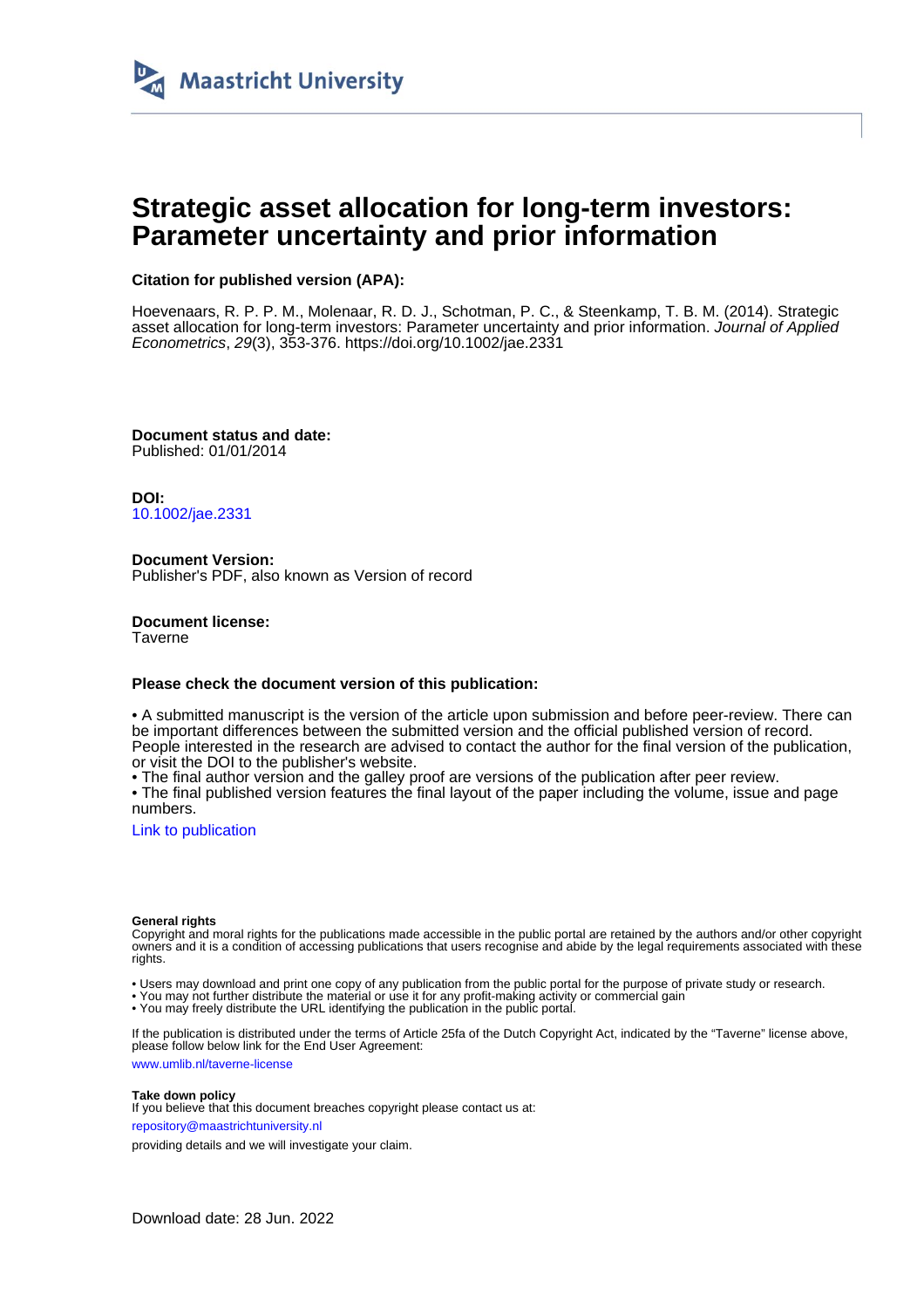## STRATEGIC ASSET ALLOCATION FOR LONG-TERM INVESTORS: PARAMETER UNCERTAINTY AND PRIOR INFORMATION

#### ROY P. P. M. HOEVENAARS $\mathrm{^a}$ , RODERICK D. J. MOLENAAR $\mathrm{^b}$ , PETER C. SCHOTMAN $\mathrm{^{c*}}$ AND TOM B. M. STEENKAMP<sup>d</sup>

<sup>a</sup> Blenheim Capital Management BV, Amsterdam, The Netherlands<br><sup>b</sup> Robeco Investments, Rotterdam, The Netherlands<br><sup>c</sup> Maastricht University, and Netspar, Maastricht, The Netherlands<br><sup>d</sup> Robeco Investments, and Free Univer

#### SUMMARY

We study the effect of parameter uncertainty on the long-run risk for three asset classes: stocks, bills and bonds. Using a Bayesian vector autoregression with an uninformative prior we find that parameter uncertainty raises the annualized long-run volatilities of all three asset classes proportionally with the same factor relative to volatilities that are conditional on maximum likelihood parameter estimates. As a result, the horizon effect in optimal asset allocations is much weaker compared to models in which only equity returns are subject to parameter uncertainty. Results are sensitive to alternative informative priors, but generally the term structure of risk for stocks and bonds is relatively flat for investment horizons up to 15 years. Copyright © 2013 John Wiley & Sons, Ltd.

Received 04 April 2011; Revised 27 December 2012

#### 1. INTRODUCTION

Should long-term investors hold a different portfolio than short-term investors? A large part of the answer depends on the risk characteristics of alternative asset classes at different investment horizons. For this purpose Campbell and Viceira (2005) estimate a vector autoregression (VAR) to model the return dynamics of stocks, bonds and bills. For equity they find mean reversion, which leads to a decrease of the per-period variance of stocks from 15% for a 1-year horizon to 8% for a 30-year investment horizon. Real returns on short-term T-bills, however, show increasing risk at longer investment horizons. As a result, Campbell *et al.* (2003), among others, conclude that long-term investors should hold more equity.

These risk estimates are, however, conditional on the parameter estimates of the VAR model and subject to substantial parameter uncertainty. For equity returns various Bayesian studies, e.g. Barberis (2000) and Pastor and Stambaugh (2012), show that accounting for parameter uncertainty raises the long-run risk of equity and this may be quantitatively important. They explain that uncertainty about the expected return is particularly important for long-run investors, since the estimation error is perfectly correlated over time and therefore quickly increases with the investment horizon. Pastor and Stambaugh (2012) even conclude that the effect of mean reversion in stock returns is more than offset by uncertainties about the expected stock return.

The implications for portfolio choice are not clear, however. Both studies, as well as Avramov  $(2002)$  and Brandt *et al.*  $(2005)$ , among others, assume that long-term investors can also invest in a real risk-free asset. When a real long-term bond is not available, a long-term investor's alternative to equity consists mainly of nominal bonds of various maturities. Since the real returns on nominal bonds are

<sup>\*</sup> Correspondence to: Peter C. Schotman, Maastricht University, and Netspar, Maastricht, The Netherlands. E-mail: p.schotman@ maastrichtuniversity.nl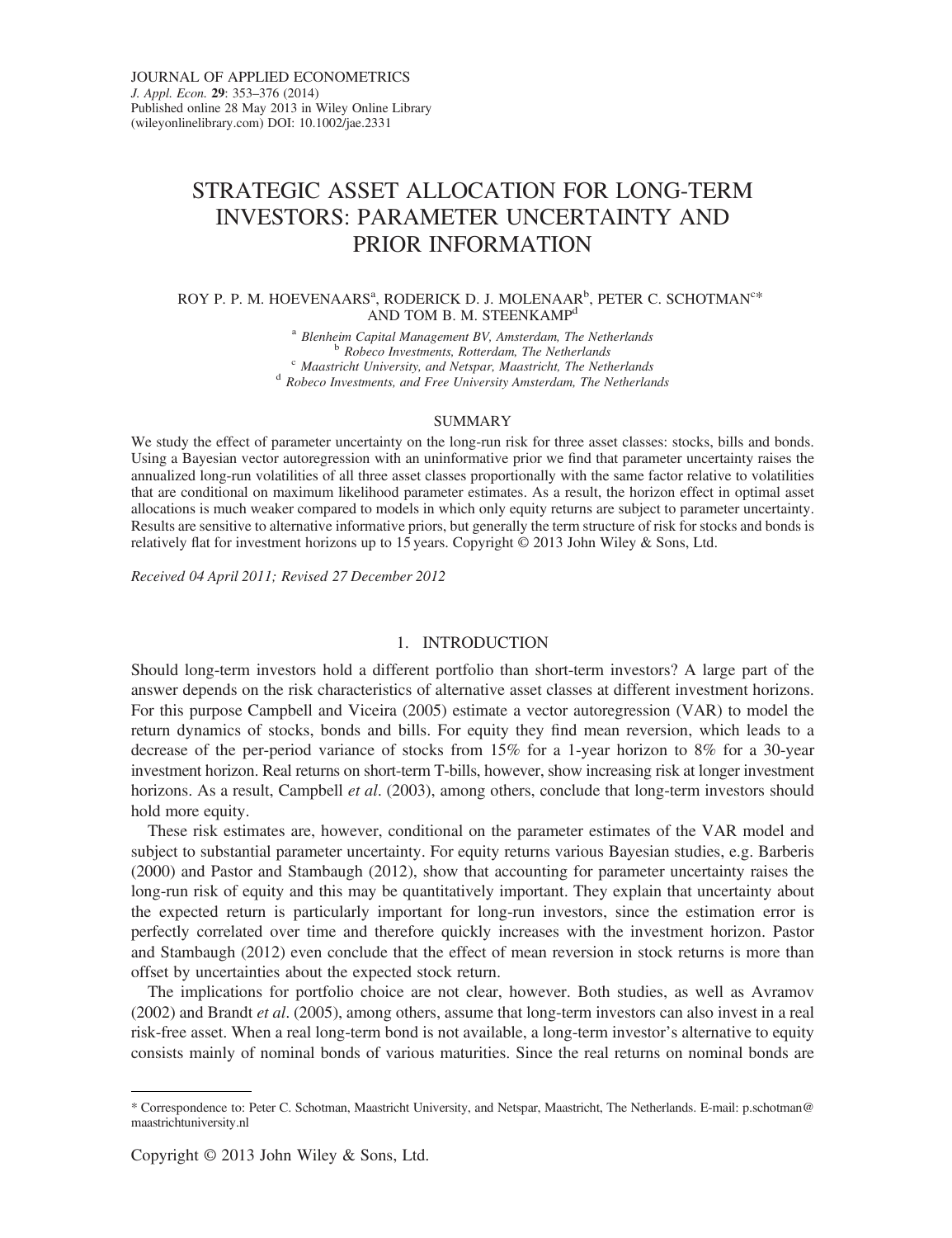subject to inflation and interest rate risk, parameter uncertainty will also increase their long-run risk. For portfolio choice we need to know the impact of parameter uncertainty on all variances and covariances.

We extend the Campbell and Viceira (2005) model by adding Bayesian parameter uncertainty for a range of priors. This generates a term structure of risk for all three asset classes and their correlations. This way we also extend the Barberis (2000) and Pastor and Stambaugh (2012) analyses, which focus entirely on equity risk. We concentrate on long horizons, up to 15 years, and this way we add to the Bayesian analysis of Wachter and Warusawitharana (2009), who show the good out-of-sample performance of Bayesian portfolio rules for a short investment horizon of three months. An important difference with many earlier studies is our focus on long-horizon returns and the riskiness of the benchmark asset. The long-term investor in our model cannot invest in a long-term real risk-free asset and thus faces uncertainty about the returns of all asset classes.

As priors we consider alternative views on the unconditional means of returns and state variables in the VAR. With an uninformative prior the long-term risk increases relative to estimates conditional on maximum likelihood estimates. For short-term investment horizons, the effect of parameter uncertainty is small. Long-run risk increases not only for equity but for all three asset classes, and the increase is almost proportionally. The combined effect of predictability in returns and parameter uncertainty leads to a nearly flat term structure of risk for stocks and bonds up to a horizon of 15 years. For bills the term structure of risk is upward sloping. For the correlations between the three asset classes there is no visible effect of parameter uncertainty.

Not surprisingly, more informative priors mostly imply smaller effects of parameter uncertainty. But informative priors that move expected returns away from the sample mean also increase the term structure of risk relative to maximum likelihood estimates of the VAR model of returns. For example, when the prior view is informative about a low long-run dividend yield, this also affects the vector autoregressive dynamics by shifting more probability mass to near unit root behaviour of the dividend yield, which in turn increases the long-term predictive variance of equity returns.

Since the term structure of risk is relatively flat under an uninformative prior, optimal Bayesian portfolios are similar for different investment horizons. Parameter uncertainty raises the overall risk and shifts the optimal Bayesian portfolios away from the most risky asset class (equity) towards the least risky asset class (bills). The differences across alternative priors can be large. As an extreme case we analyse a 'pessimistic' prior that imposes a low equity premium and a substantial bond premium. Obviously this prior drastically alters the optimal portfolio allocation for moderately risk-averse investors. Less obviously, it also affects the term structure of risk and thus even the minimum variance portfolio or an inflation hedge portfolio. This latter effect is due to the near unit roots in the VAR that are affected by the prior on the unconditional means.

Various other types of prior have been proposed in the literature. Most are related to the predictability of excess equity returns. These priors are informative about either the predictive  $R^2$  in the return prediction regressions (e.g. Kandel and Stambaugh, 1996; Wachter and Warusawitharana, 2009), the covariance of predicted and unpredicted excess returns (Pastor and Stambaugh, 2009), or the Sharpe ratio (Shanken and Tamayo, 2004). Since these priors mostly conform with data evidence, they most likely reduce the effect of parameter uncertainty relative to our uninformative prior.

All our results are based on a first-order VAR with homoskedastic errors. Some have challenged the VAR(1) and proposed alternative models. Examples are time-varying parameters (e.g. Xia, 2001; Dangl and Halling, 2012; Johannes et al., 2012), structural breaks and regimes shifts (e.g. Pesaran and Timmermann, 2002; Guidolin and Timmermann, 2007), alternative predictors (e.g. Cremers, 2002) and dynamic misspecification (Pastor and Stambaugh, 2012). All these priors deal with equity prediction models and are not directly applicable in a general VAR with multiple asset classes without a risk-free rate. We discuss these alternatives in a separate section after presenting our results.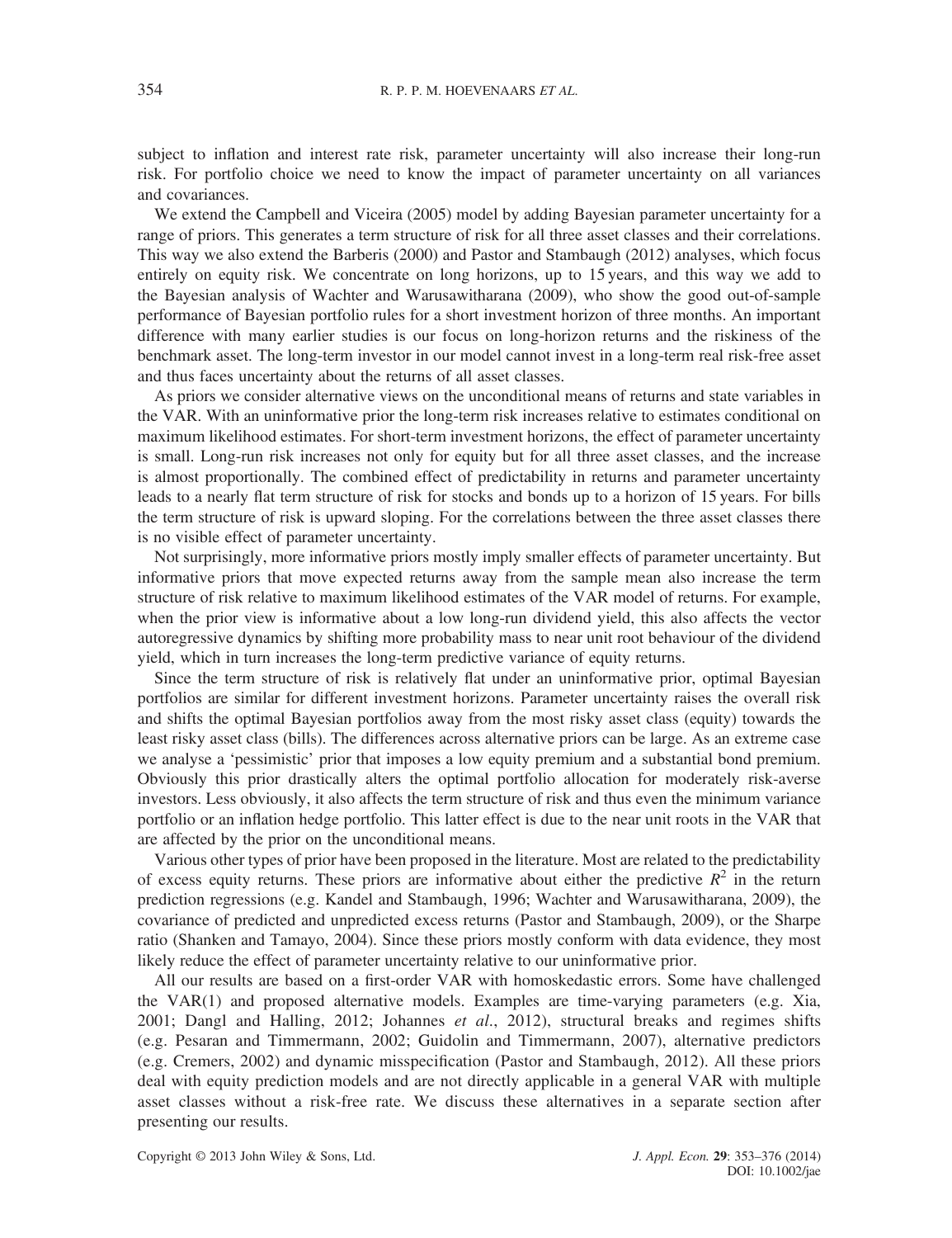The remainder of this paper is organized as follows. Sections 2 and 3 analyse the effect of Bayesian parameter uncertainty on measures of long-run risk and the composition of long-term portfolios. In Sections 4 and 5 we describe the details of the Bayesian estimation and simulation of the first-order VAR model, together with the data and the most salient estimation results. Results for long-term risk and portfolio allocation are presented in Sections 6 and 7. In Section 8 we discuss alternative priors and models. Finally, Section 9 concludes.

#### 2. TERM STRUCTURE OF RISK

Let  $r_t$  be a vector of continuously compounded real returns, more specifically the  $(3 \times 1)$  vector with real returns on a short term T-bill, long-term bonds and stocks, respectively:

$$
r_t = (r_{\text{tb},t} \quad r_{\text{b},t} \quad r_{\text{s},t}) \tag{1}
$$

For much of the analysis we will be interested in cumulative returns over  $k$  periods:

$$
R_{t+k} = \sum_{j=1}^{k} r_{t+j}
$$
 (2)

Following Campbell et al. (2003) and Campbell and Viceira (2005), among others, we describe the return dynamics by a first-order vector autoregression (VAR) for returns and state variables:

$$
y_t = \mu + \mathbf{B}(y_{t-1} - \mu) + \varepsilon_t \tag{3}
$$

containing the variables

$$
y_t = \begin{pmatrix} r_t \\ z_t \end{pmatrix}
$$

with  $z_t$  a vector of observed state variables that help predict returns, and  $\varepsilon_t$  a vector of shocks with zero mean and covariance matrix  $\Sigma$ . The VAR has parameter vector  $\theta' = (\mu' \text{ vec}(B)' \text{ vec}(B'))$  and implies conditional return distributions

$$
p(R_{t+k}|y_t, \theta) \tag{4}
$$

and more specifically  $p(r_{t+1}|y_t, \theta)$  for  $k = 1$ .

For inference we use Bayesian methods and define a prior  $p(\theta)$ . Adding historical sample data Y we obtain the posterior  $p(\theta|Y)$  and the predictive distributions

$$
p(R_{t+k}|y_t, \mathbf{Y}) = \int p(R_{t+k}|y_t, \theta) p(\theta|\mathbf{Y}) d\theta
$$
\n(5)

We use these quantities to estimate long-run risk and construct portfolios for long-run investors.

Our measure of long-run risk is the per period variance of returns as in Campbell and Viceira (2005). As a function of the investment horizon  $k$  it is called the term structure of risk, which for each asset class  $i$  is defined as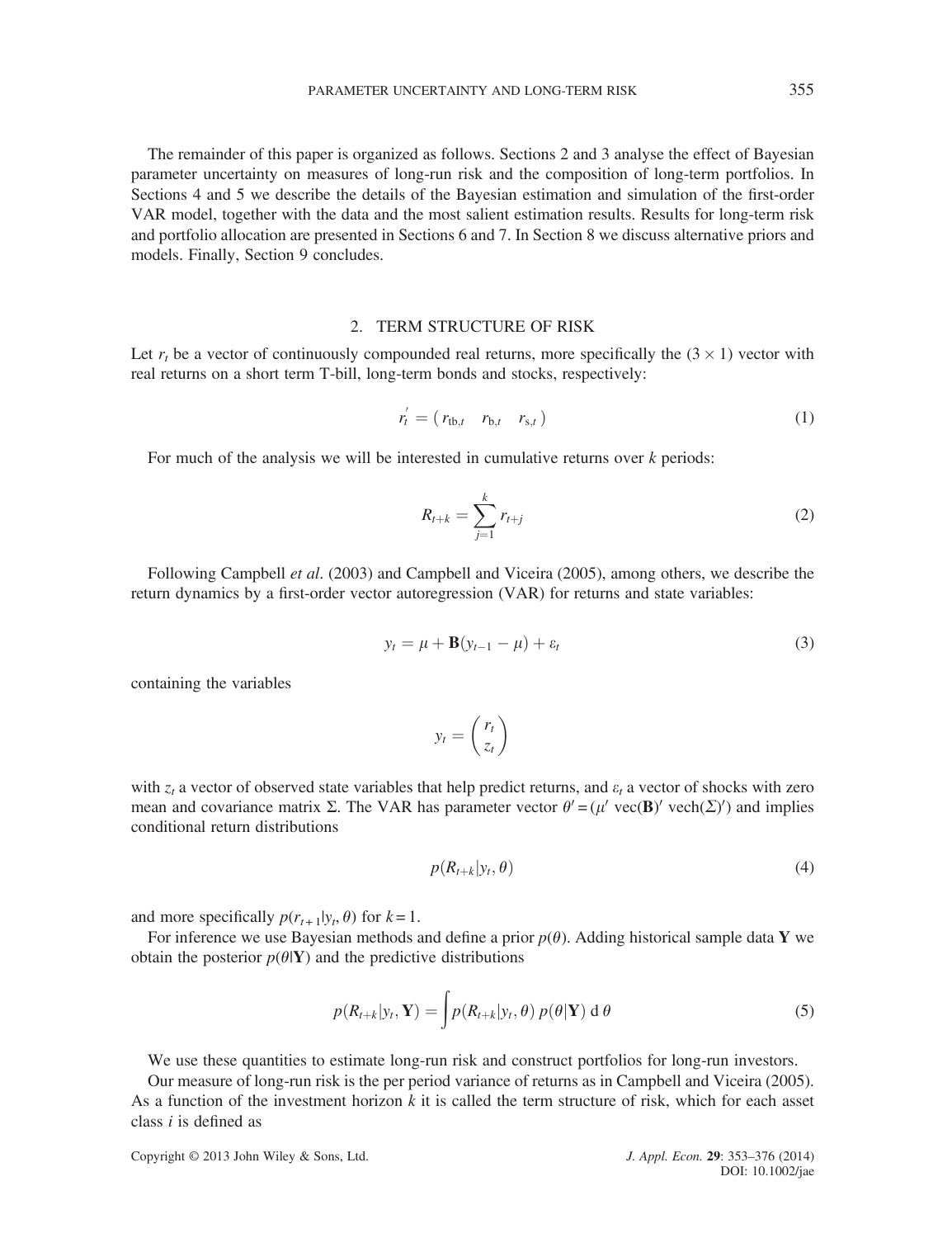$$
\sigma_i^2(k) = \frac{1}{k} var[R_{i,t+k}|y_t]
$$
\n(6)

In Campbell and Viceira (2005) this variance is computed conditional on the estimated VAR parameters  $\hat{\theta}$  using the conditional densities  $p (R_{t+k} | y_t, \theta = \hat{\theta})$ . In the Bayesian framework we account for parameter uncertainty and compute the variances using the predictive densities  $p(R_{t+k}|y_t)$  in equation (5).

In practice the term structure of risk is computed numerically. We draw parameters  $\theta^{(\ell)}$  from the posterior density  $p(\theta|\mathbf{Y})$ . For each draw  $\theta^{(\ell)}$  ( $\ell = 1, \dots, L$ ) we compute the conditional means and variances

$$
E_{i\ell}(k) = \mathbb{E}\Big[R_{i,t+k}\big|\theta^{(\ell)},y_t\Big] \tag{7}
$$

$$
V_{i\ell}(k) = var\left[R_{i,t+k}|\theta^{(\ell)}, y_t\right]
$$
\n(8)

using the formulas in appendix A, and where the conditional mean is evaluated at some fixed value  $y_t$ .<sup>1</sup> The term structure of risk is obtained by averaging over the parameters using the standard formula

$$
\bar{V}_i(k) = \frac{1}{L} \sum_{\ell} V_{i\ell}(k) + \frac{1}{L} \sum_{\ell} (E_{i\ell}(k) - \bar{E}_i(k))^2
$$
\n(9)

where

$$
\bar{E}_i(k) = \frac{1}{L} \sum_{\ell} E_{i\ell}(k)
$$

The second term in equation (9) is the variance of the conditional mean and adds positively to the overall risk of each asset class. The Bayesian term structure of risk will therefore generally be larger than the conditional variance reported by Campbell and Viceira (2005). The term structure of risk also depends on the prior. More informative priors lead to less mean uncertainty and a smaller second term. The effect of different informative priors on the first term can go in both directions, depending on the specification of the prior.

Parameter uncertainty will have very limited effects for the short-term risk estimates. For large  $k$ , however, the uncertainty about the conditional mean will eventually become the dominating component. This can be seen most easily in the simple case without any dynamics  $(B= 0)$ . For a vector of risky assets we then have the returns

$$
r_t = \mu + \varepsilon_t \tag{10}
$$

with  $\varepsilon$ , white noise with zero mean and known variance Σ. Parameter uncertainty in  $\mu$  is summarized by the posterior

<sup>&</sup>lt;sup>1</sup> In a linear vector autoregression the conditional mean  $E_t[R_{t+k}]$  depends on  $y_t$ , which leads to state dependence in the term structure of risk. We find that the effect is very limited within our VAR model. We ignore the state dependence in the rest of the paper and evaluate all risk-related quantities at the unconditional mean.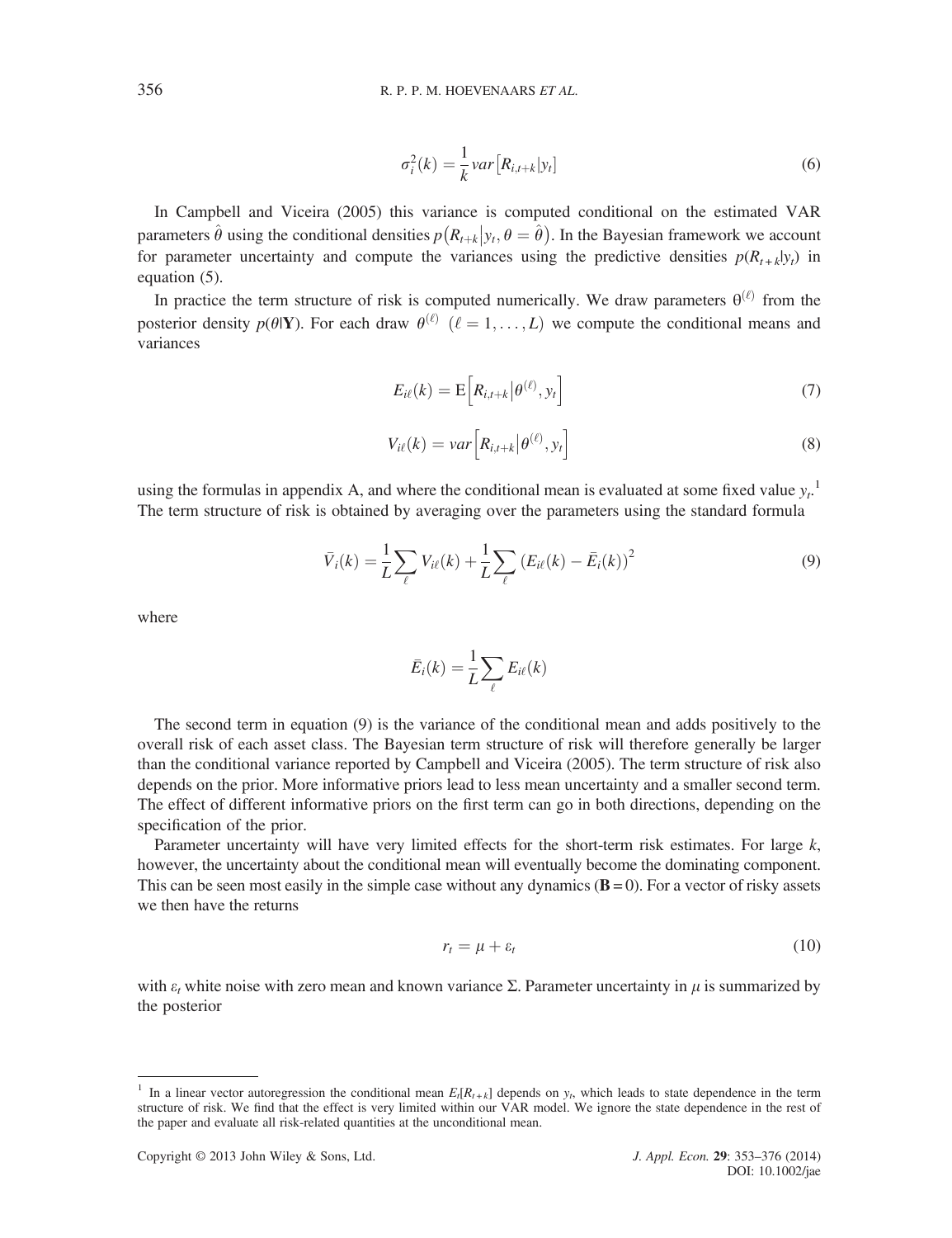$$
p(\mu|\mathbf{Y}) \sim N(\hat{\mu}, \Omega) \tag{11}
$$

Conditional on  $\hat{\mu}$  the term structure is flat at

$$
\frac{1}{k}var[R_{t+k}|\hat{\mu}] = \Sigma
$$
\n(12)

Since cumulative returns

$$
R_{t+k} = k\mu + \sum_{j=1}^{k} \varepsilon_{t+j} = k\hat{\mu} + k(\mu - \hat{\mu}) + \sum_{j=1}^{k} \varepsilon_{t+j}
$$
(13)

also contain the cumulative parameter uncertainty  $k(\mu - \hat{\mu})$ , the unconditional term structure is

$$
\frac{1}{k}var[R_{t+k}] = \Sigma + k\Omega
$$
\n(14)

which is linearly increasing in  $k$ . The long-run risk increases, since estimation errors are perfectly correlated over time and thus accumulate quickly. As a benchmark case we evaluate the term structure at a horizon of  $k = 15$  years with expected returns estimated from a sample of  $T = 60$  years. With an uninformative prior we get  $\Omega = \frac{1}{T} \Sigma$  and the second term is  $\frac{k}{T} \Sigma = \frac{1}{4} \Sigma$  and raises the long-run risk by about 25%. Since uncertainty in the unconditional mean has such a profound effect on long-term risk and since this uncertainty could also be substantial, it is the focus of our econometric approach.

In this simple case without any dynamics the effect is proportionally the same for all asset classes, meaning that it will not be necessarily true that parameter uncertainty will put equity at a disadvantage relative to other asset classes. The three asset classes we consider have very different dynamics and therefore different term structures of risk. For T-bills the effect of parameter uncertainty is related to the persistence of inflation and interest rate shocks. For equity the shape of the term structure depends on the parameters that generate mean reversion. For bonds it is the interaction with the yield spread and inflation risk that are the main drivers. It will take the full VAR system to evaluate the effects of parameter uncertainty on all variances and covariances.

For assets with mean reversion the term structure will be decreasing for small  $k$ , exactly as in Campbell and Viceira (2005), since the effect of parameter uncertainty is usually very small for short horizons. Once there is parameter uncertainty, however, every term structure of risk will eventually be upward sloping beyond a certain horizon.

#### 3. ASSET ALLOCATION

We derive the optimal portfolio for a power-utility investor who maximizes end-of-period wealth. The investor plans to hold constant proportions of his wealth in each of the asset classes until the end of the period. Fixed or stable portfolio weights appear closely connected to the industry practice of large institutional investors. Pension funds commonly plan their strategic portfolio on a constant mix basis and then allow various tactical bets depending on short-term market views. At time  $t$  the investor allocates wealth to real T-bills, stocks and bonds with portfolio weights  $w = (w_r, w_s, w_b)$  and intends to keep the weights fixed until the end of the planning horizon at time  $t + k$ . Assuming power utility with risk aversion  $\gamma$ , the investor solves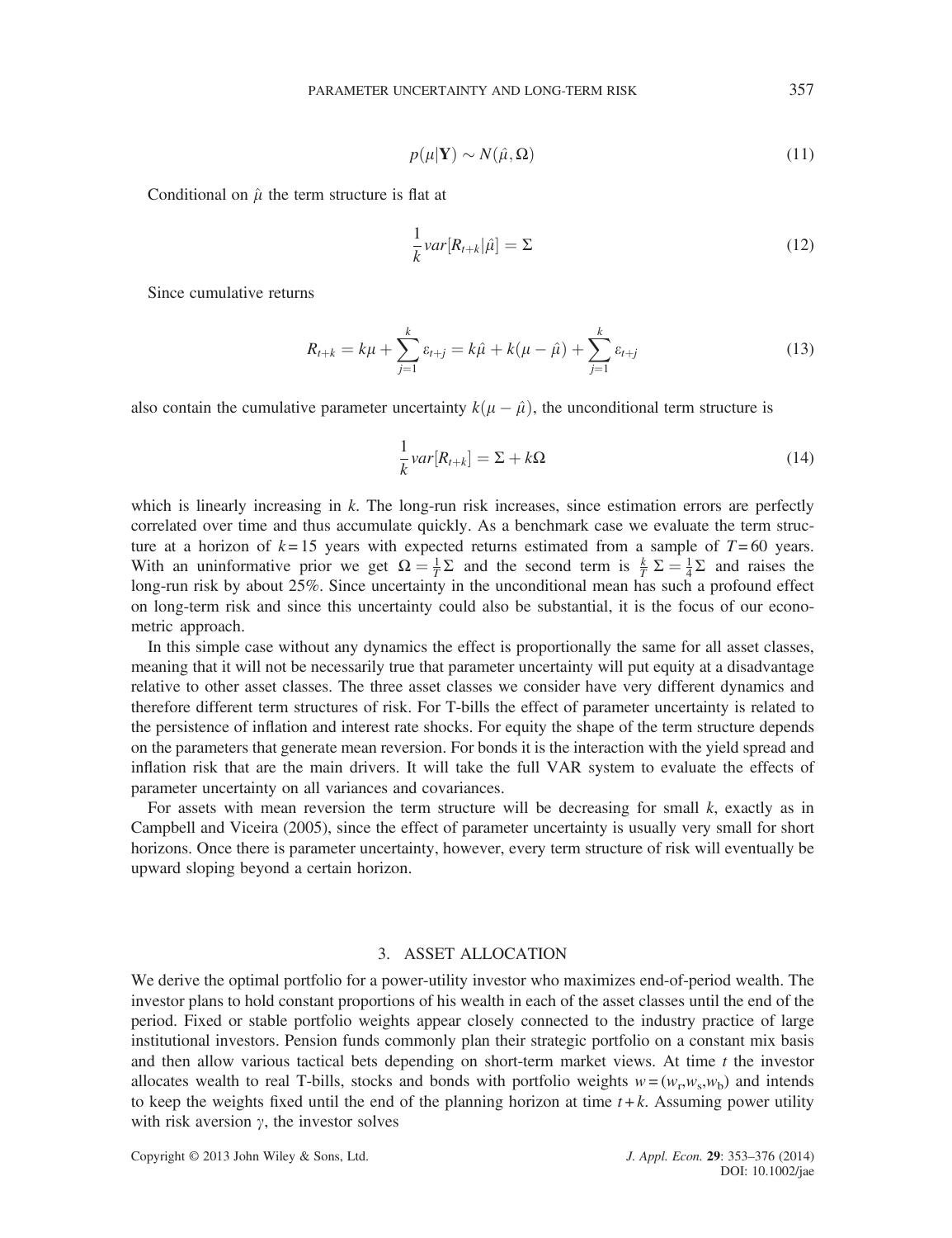$$
\max_{w} E_{t}[U(W_{t+k})] = \max_{w} E_{t} \left[ \frac{W_{t+k}^{1-\gamma}}{1-\gamma} \right]
$$
\n(15)

When investment allocations are rebalanced back to the initial weights at the end of each period, the weights  $w_i$  remain constant and final wealth is given by

$$
W_{t+k} = \prod_{j=1}^{k} \left( \sum_{i=r,s,b} w_i e^{r_{i,t+j}} \right)
$$
 (16)

where initial wealth is normalized at  $W_t = 1$ .

In order to calculate the maximum expected utility in equation (15) we need the distribution of future asset returns. As for the term structure of risk we first draw a set of parameters from the posterior distribution. Conditional on parameters  $\theta^{(\ell)}$  we simulate a scenario of future returns  $r_{t+j}^{(\ell)}$  from the VAR. Letting  $W_{t+k}^{(\ell)}(w)$  denote the final wealth in scenario  $\ell$  using portfolio weights w, we estimate the expected utility of a portfolio as the average realised utility over all scenarios:

$$
\bar{U}_k(w) = \frac{1}{L} \sum_{\ell} U\left(W_{t+k}^{(\ell)}(w)\right) \tag{17}
$$

The optimal portfolio is the  $w$  that maximizes expected utility in equation (17). We assume that short-sell constraints restrict the weights to be non-negative for all three asset classes, and that the weights sum to one.

The expectation in equation (15) may not always exist. Although we assume that the innovations in the VAR are normally distributed conditional on the parameters, the predictive densities (5) will have fatter tails than the normal distribution. If  $\gamma > 1$ , and if parameter uncertainty leads to fat tails and tail correlation for all assets, there may be too much probability mass on wealth being very close to zero and hence on utility values diverging to minus infinity. In our setting we cannot rule this out, since utility is defined on real returns that share inflation as a common factor. Infinite inflation is the event that leads to zero real wealth. The problem with expected utility with parameter uncertainty is well known (see, for example, Kandel and Stambaugh, 1996), and it is usually assumed that a risk-free asset exists. With positive investment in a risk-free asset there always exists a portfolio with finite utility. We do not have a real risk-free asset, but we can guarantee that portfolios have finite utility if we assume that the real return on nominal T-bills is always above a lower limit  $r_{\text{min}}$ . In simulating paths of asset returns we reject draws that would violate the constraint  $r_{\text{tb},t} > r_{\text{min}}$ .<sup>2</sup> If the T-bill has a positive weight in the portfolio, wealth will never go to zero and expected utility is bounded away from minus infinity. This approach ensures that the maximization problem (15) is well defined.

To gauge the order of magnitude of effects of parameter uncertainty on asset allocation, consider an investor who can choose from a menu of risky assets with logarithmic return vector  $r_t$ , with mean  $\mu$  and covariance matrix  $\Sigma$ . To avoid the numerical problems noted above, also consider the log-linear approximation of Campbell and Viceira (2002) for the portfolio returns:

$$
r_{p,t} = w' \left( r_t + \frac{1}{2} \sigma^2 \right) - \frac{1}{2} w' \Sigma w \tag{18}
$$

<sup>&</sup>lt;sup>2</sup> In practice, we set the lower bound to 12 standard deviations below the sample mean, meaning that the probability of ever hitting this lower bound is virtually zero.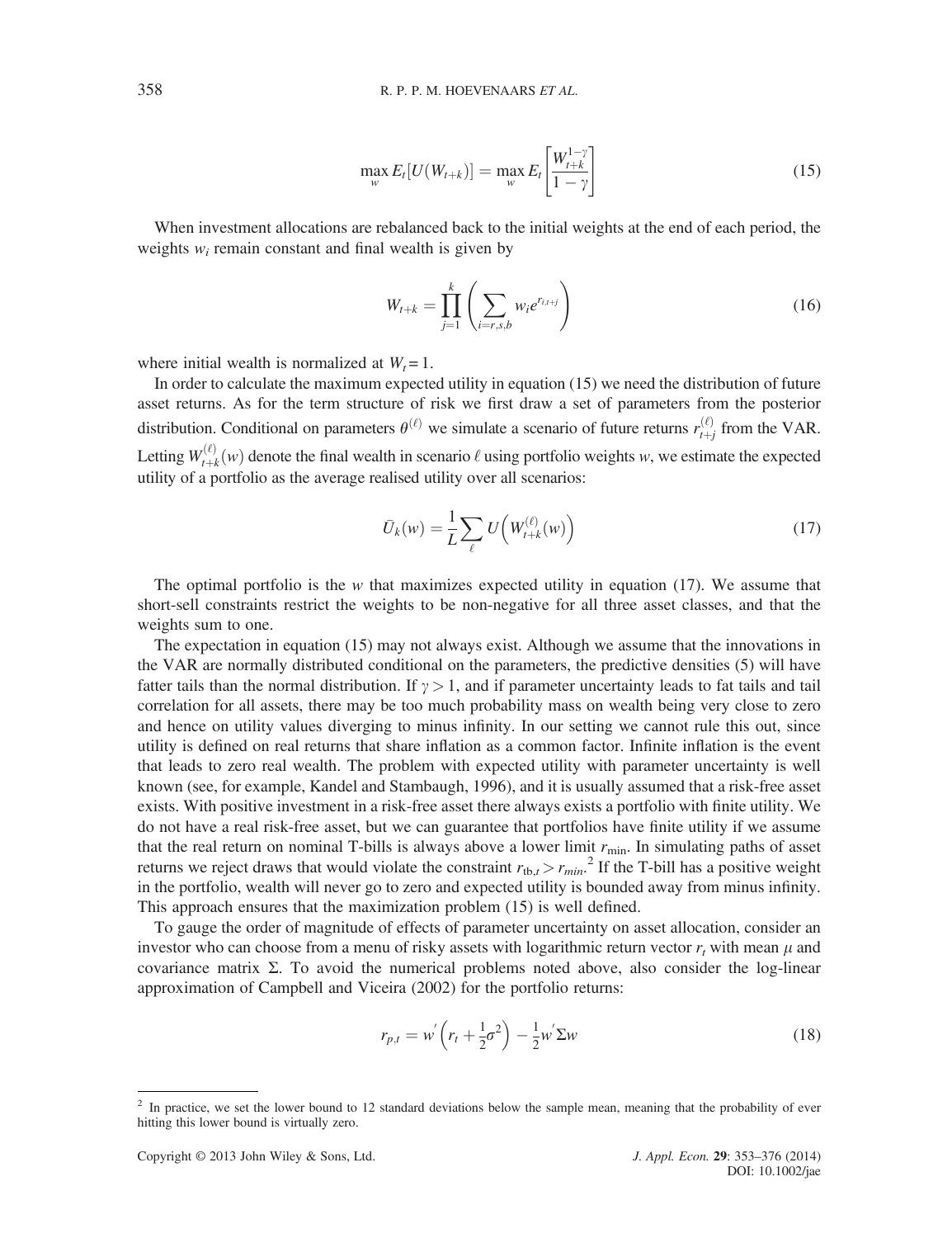where  $\sigma^2 = \text{diag}(\Sigma)$ . Under the assumptions from Section 2, namely normality as in equation (10) and parameter uncertainty as in equation (11), the log of expected utility can be written as the mean– variance objective:

$$
\frac{\ln((1-\gamma)E[U(W_{t+k})])}{1-\gamma} = k\left(w'\left(\hat{\mu} + \frac{1}{2}\sigma^2\right) - \frac{1}{2}\gamma w'\left(\Sigma + k\left(1 - \frac{1}{\gamma}\right)\Omega\right)w\right) \tag{19}
$$

The log-linear log-normal approximation leads to a standard mean–variance problem. With estimation error the covariance matrix  $\Sigma$  has an additional term  $k(1 - 1/\gamma)\Omega$ , which for  $\gamma \neq 1$  depends on the investment horizon k and is positive definite for  $\gamma > 1$ . For  $\Omega = \Sigma/T$ , the optimal portfolio weights are

$$
w_k = w^* + \left(1 - i'w^*\right)w_{\min} \tag{20}
$$

with  $w_{\text{min}} = \sum_{i=1}^{n} l_i / \sum_{i=1}^{n} l_i$  the minimum variance portfolio and  $w^*$  the unrestricted mean–variance portfolio:

$$
w^* = \frac{1}{1 + \frac{k}{T} \left(1 - \frac{1}{\gamma}\right)} \frac{1}{\gamma} \Sigma^{-1} \left(\hat{\mu} + \frac{1}{2}\sigma^2\right)
$$
(21)

For  $\gamma = 5$  and  $k/T = 15/60$  the adjustment factor in w<sup>\*</sup> is equivalent to an increase of the covariance matrix in equation (19) by 20% or an increase in risk aversion from  $\gamma = 5$  to  $\gamma^* = 6$ . Since portfolio weights must sum to one, this will reduce the weight of the more risky assets in the portfolio. Estimation error shifts the portfolio allocation towards less risky assets. The portfolio depends on the horizon  $k$ ; the larger  $k$ , the more the portfolio moves towards the minimum variance portfolio.

In the full VAR model the returns on equity, long-term bonds and T-bills have rich dynamics and distinct term structures of risk. In the empirical analysis we do not work with the approximate utility (19) but with the simulated expected utility (17).

#### 4. ECONOMETRIC SPECIFICATION

Parameter uncertainty is accounted for by a Bayesian analysis of the VAR system (3). We consider a series of alternative priors on the unconditional mean of the asset returns and state variables. For our econometric analysis we formulate informative priors on  $\mu$  as

$$
\mu \sim N\left(\mu_0, \frac{1}{\kappa} \Omega_0\right) \tag{22}
$$

where both  $\mu_0$  and  $\Omega_0$  are exogenously specified. The scalar parameter  $\kappa$  is a shrinkage factor. It represents the investor's degree of confidence in the prior information. A shrinkage factor close to zero corresponds to a dispersed prior on  $\mu$ . A large shrinkage factor gives much weight to the prior information. When  $\kappa \to 0$  we obtain a non-informative prior.

We specify a flat prior on **B** in the stationary region and an uninformative inverted Wishart on  $\Sigma$ :

$$
p(\mathbf{B}, \Sigma) \propto \mathbb{I}(\mathbf{B}) \times |\Sigma|^{-(n+1)/2}
$$
 (23)

where the indicator function  $\mathbb{I}(\mathbf{B})$  is equal to one if the maximum eigenvalue of **B** is less than one, and zero otherwise. Like Barberis (2000) and Hollifield *et al.* (2003) we exclude non-stationary models,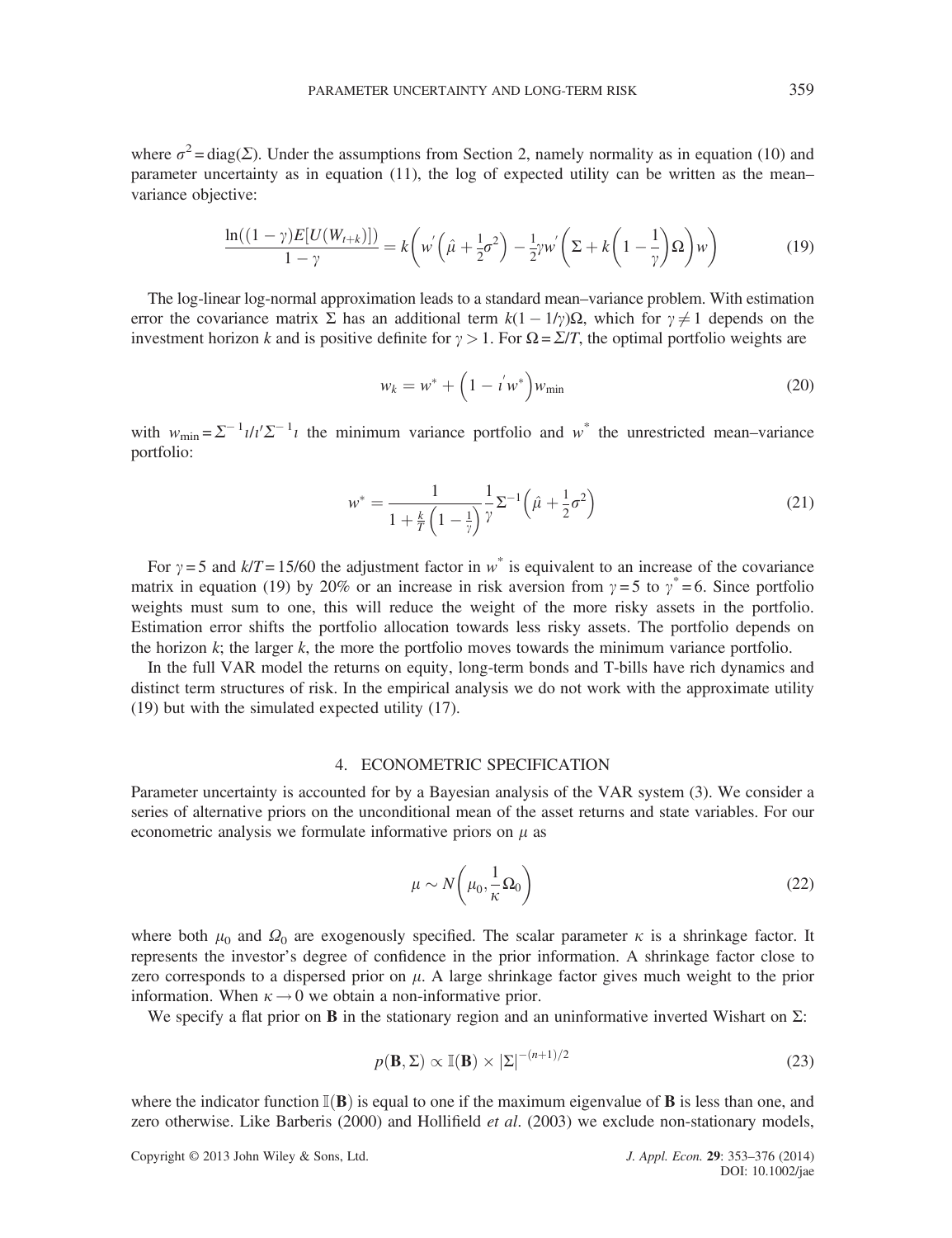since unconditional means cannot be defined in such models and because explosive roots also lead to explosive behaviour of the term structure of risk.<sup>3</sup> When the likelihood attaches negligible probability mass to the non-stationary region, the posterior mode coincides with the least squares estimate of the parameters  $\mu$  and **B**.

The different priors for  $\mu$  affect the estimates of the term structure of risk in two ways. First, even though  $\mu$  and **B** have independent priors, the posterior for **B** is affected by the choice of prior for  $\mu$ . This way, the prior for  $\mu$  affects the long-run risk estimates through the first term of equation (9) in Section 2. Second, uncertainty in the expected returns is a separate source of risk, leading to the second term in equation (9).

For various reasons we explicitly parametrize the VAR using the unconditional mean  $\mu$  instead of a linear constant  $c = (I - B)\mu$ . First, from an economic perspective it is more natural to formulate priors directly on the long-term outlook  $\mu$  instead of the awkward nonlinear function c. This is especially relevant in our application, as informative priors on the level of future returns are already in place for some time in asset allocation at many institutional investors and asset managers (see Black and Litterman, 1992). This practice has been motivated by the extreme sensitivity of optimized portfolios with respect to small changes in expected returns. It is therefore common practice for long-term investors to base their future return expectations not only on historical data but also on current market circumstances, economic theory, human judgement and experiences in other countries.<sup>4</sup> Historical data are far more accurate in providing estimates of future volatility and correlations. For our model this means a flat prior on  $\bf{B}$  and  $\Sigma$ , and an informative prior on the long-term economic outlook.

Second, the parametrization mitigates the econometric inconvenience of censoring the prior on the stationary region  $\mathbb{I}(\mathbf{B})$  in the benchmark flat prior on c and **B**. Villani (2005, 2009) shows that even a weakly informative prior on the unconditional mean of very persistent state variables reduces the probability of drawing explosive roots for the VAR. The parametrization with  $\mu$  and **B** in equation (3) allows efficient numerical computation of the posterior density. Villani 2009 shows that a simple three-block Gibbs sampler, described in appendix B, works very well with persistent time series.

To investigate the sensitivity of our long-run risk estimates we implement both optimistic outlooks and more negative views on the future. We want our alternative priors to be sufficiently distinct so as to generate meaningful model uncertainty. Specifically, we consider two different prior means  $\mu_0$ . For our application to a postwar US sample we split the historical data into two parts: NBER expansion periods and NBER contraction periods. Averages in the expansion periods represent a positive outlook for all asset returns and state variables in  $y_t$ , whereas the contraction period averages define a pessimistic outlook for longterm means. The alternative vectors of prior means will be labelled optimistic and pessimistic.

We distinguish between very confident views and highly dispersed priors on the long-run expected returns. For the prior precision  $\kappa$  in equation (22) we consider three different values. To calibrate  $\kappa$  we take an empirical perspective as well and estimate  $\Omega_0$  as the long-run variance of our historical data:

$$
\Omega_0 = \frac{1}{T} \sum_{\ell=-L}^{L} v_{\ell} \left( \frac{1}{T} \sum_{t} (y_t - \bar{y}) (y_{t+\ell} - \bar{y})' \right)
$$
(24)

<sup>&</sup>lt;sup>3</sup> Even very small probabilities of explosive roots will dominate the results. If there is substantial evidence against stationarity of the VAR we would rather include VECM specifications or structural breaks. Adding these features will only add to the long-run risk and further strengthen our conclusion that parameter uncertainty is an important component of long-run risk.

<sup>4</sup> Some examples for each of these sources of prior information include forward rates as an example of the current market view about interest rates. An example of theory-motivated priors for the equity premium is the macro-finance literature on the equity premium starting with Mehra and Prescott (1985). Welch (2001) is an example of survey evidence of expected returns. Dimson et al. (2002) compare average bond and equity premiums of 16 countries over more than a century, which would also constitute an excellent data-based shrinkage prior for the means in any single country.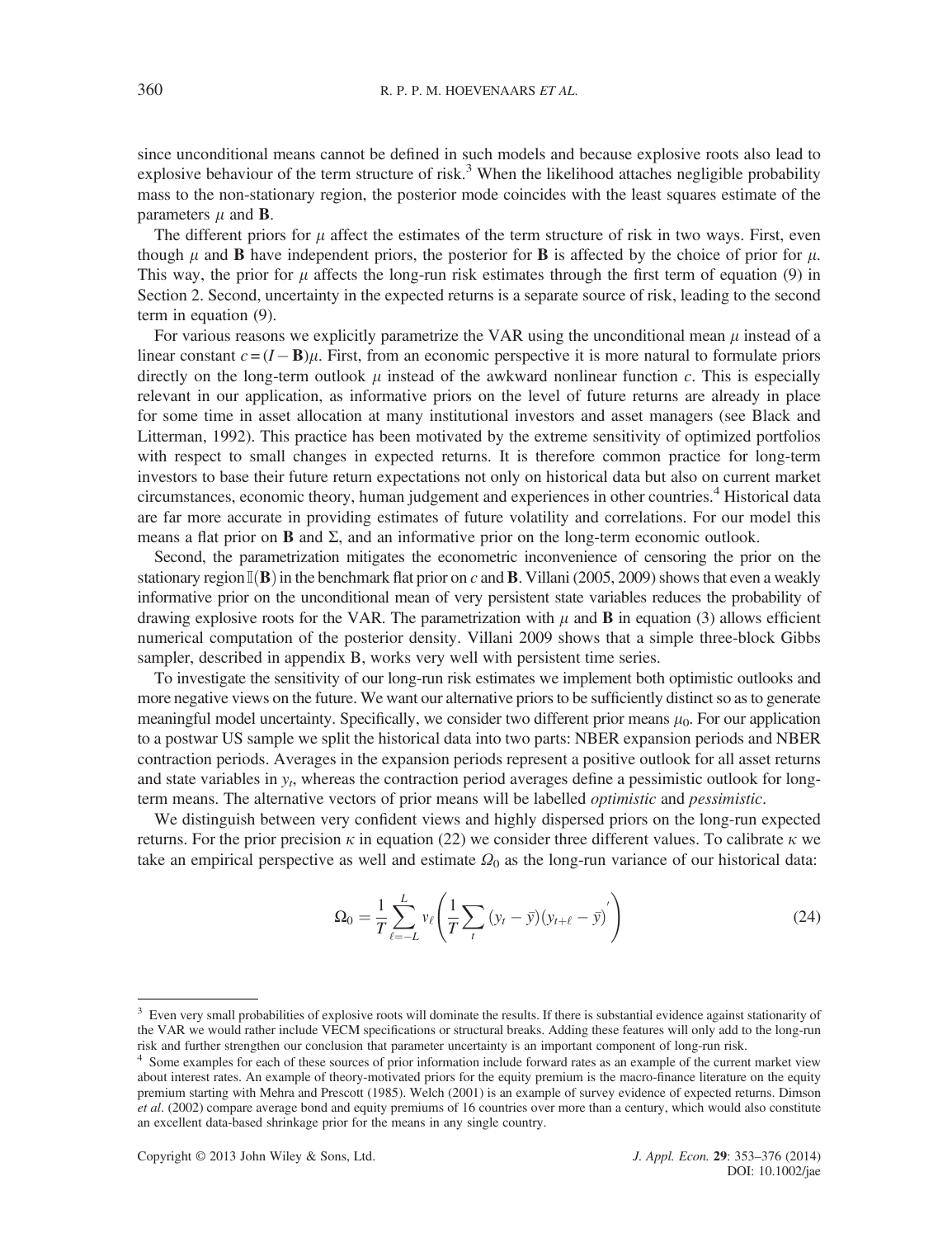|                                                                             |                                                 |                                                            | Full sample, quarterly                        |                                                 |                                                 | Annualized, simple                              |                                                    |
|-----------------------------------------------------------------------------|-------------------------------------------------|------------------------------------------------------------|-----------------------------------------------|-------------------------------------------------|-------------------------------------------------|-------------------------------------------------|----------------------------------------------------|
|                                                                             | ave                                             | <b>SE</b>                                                  | <b>SD</b>                                     | AR(1)                                           | Full                                            | Pessimist                                       | Optimist                                           |
| $\dot{i}$<br>$r_{\text{tb}}$<br>d<br>S<br>$\mathcal{X}_S$<br>x <sub>b</sub> | 1.23<br>0.32<br>$-3.49$<br>0.30<br>1.18<br>0.16 | (0.28)<br>(0.15)<br>(0, 20)<br>(0.05)<br>(0.58)<br>(0, 24) | 1.35<br>1.33<br>0.41<br>0.59<br>14.91<br>7.83 | 0.93<br>0.46<br>0.98<br>0.80<br>0.13<br>$-0.02$ | 4.92<br>1.26<br>$-3.49$<br>1.21<br>5.83<br>0.96 | 5.23<br>1.47<br>$-3.27$<br>1.33<br>1.88<br>6.66 | 4.86<br>1.22<br>$-3.53$<br>1.19<br>7.31<br>$-0.15$ |

Table I. Summary statistics

Note: The first four columns report means ('ave'), standard deviations ('SD') and autocorrelations ('AR(1)') for the entire sample (1952Q2–2008Q4). Summary statistics are based on logarithmic returns in percent per quarter. Standard errors of the mean ('SE') are computed using the Newey–West estimate of the long-run variance. The final three columns report the implied annualized means for simple returns by adding half the variance and multiplying by four. The means are reported for both the full sample as well as for the two subsamples based on NBER business cycles that are used as optimist and pessimist priors. Variables are real 3-month T-bill return  $(r<sub>th</sub>)$ , excess stock returns  $(x<sub>s</sub>)$ , excess bond returns  $(x<sub>th</sub>)$ , nominal Treasury bill return (i), log dividend yield  $(d)$  and term spread  $(S)$ .

with Newey–West weights  $v_{\ell} = \left(1 - \frac{|\ell|}{L+1}\right)$ . With this choice of  $\Omega_0$  we can interpret  $\kappa$  as the weight of the prior. We vary  $\kappa$  to increase or decrease the precision of the prior while keeping  $\Omega_0$  fixed. The prior precision parameter varies between  $\kappa = 0.01$  (*uninformative*),  $\kappa = 1$  (*moderate*) and  $\kappa = 100$  (*dogmatic*). For  $\kappa = 100$  we almost impose the unconditional means and all uncertainty is in the dynamic aspects of the term structure of risk and the hedge demands in asset allocation. If the prior precision factor  $k = 0.01$ , the prior hardly carries any weight and all evidence will be data based.

#### 5. ESTIMATION RESULTS

We consider returns on three asset classes (stocks, bonds and T-bills) and three state variables that help predict asset returns (inflation, dividend yield and term spread). For our empirical analysis we use quarterly US data. All series start in 1952Q1 and end in 2008Q4. The 90-day T-bill and the 10-year constant maturity yield are from the FRED website.<sup>5</sup> In order to generate the yield spread we obtain the zero yield data from Duffee  $(2002)$ .<sup>6</sup> As these data are only available until 1998Q4, we have extended the series using the data from Gürkaynak *et al.* (2007). <sup>7</sup> For inflation we use the nonseasonally adjusted consumer price index for all urban consumers and all items also from the FRED website. Data on stock returns and the dividend price ratio are based on the S&P Composite and are from the 'Irrational Exuberance' data of Shiller.<sup>8</sup> We construct the gross bond return series from 10-year constant maturity yields using the log-linear approximation approach in Campbell et al. (1997).

Table I provides summary statistics. Even with the financial crisis year 2008 included, the sample equity premium of around 6% is larger than most recent studies on the prospective equity premium suggest. For example, Claus and Thomas (2001) suggest a forward-looking equity premium of about 3.5%—the same number that emerges from the average of 10 years of survey evidence in Graham and Harvey (2010). Since our post World War II sample period is rather short, the sample means of the equity and bond premia may be very poor estimates of the long-run expected returns. The standard errors of the annualized sample means are 1% and 2% for the bond and equity premium, respectively.

<sup>&</sup>lt;sup>5</sup> http://research.stlouisfed.org/fred2/.<br>
<sup>6</sup> http://faculty.haas.berkeley.edu/duffee/affine.htm.<br>
<sup>7</sup> http://www.federalreserve.gov/econresdata/researchdata.htm.<br>
<sup>8</sup> [http://aida.econ.yale.edu/shiller/data.htm.](http://aida.econ.yale.edu/shiller/data.htm)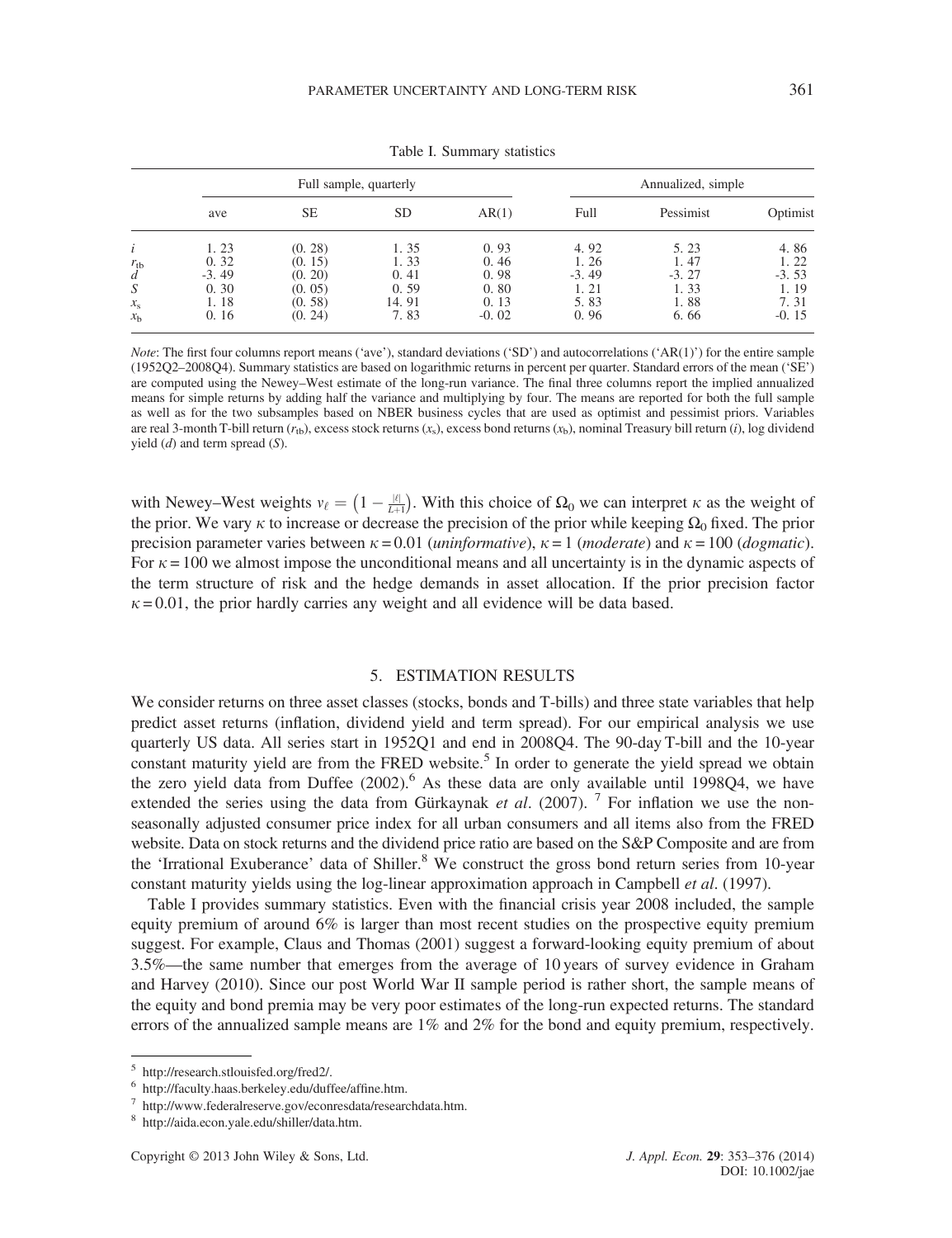The final columns in Table I give the summary statistics for the prior means. We assign each observation in our sample period to NBER contraction or expansion periods. A contraction starts at the peak of a business cycle and ends at the trough, and the expansion vice versa. Nine contraction periods exist in our data sample, which have a duration of between two and six quarters. Ten expansion periods exist in our sample period, with a duration ranging from 4 to 40 quarters. Contractions are on average much shorter than expansions, and consequently 191 out of the 228 observations are assigned to expansions, and the remaining 37 observations are contractions.

The prior mean is set at either the average over the contraction or expansion subsample. The subsample averages support a wide range of prior expectations. Bonds seem less attractive than stocks during expansions, whereas they seem more attractive during contractions. Even though negative expected returns may be unreasonable from an asset pricing perspective, we leave the averages as they are, since they generate much dispersion in the priors. For our results on the term structure of risk we will look at each of the priors in isolation for their long-run risk properties. We can thus study the robustness of the dynamic properties with respect to the choice of the prior. For our portfolio results the dogmatic prior provides the opportunity to check the effect of extreme, perhaps implausible, priors on the portfolio choice.

The averages of state variables as the short interest rate, dividend yield, and term spread also differ between the two periods. Fama and French (1989) link the dividend yield and yield spread to the business cycle. They argue that the risk premia are high in contraction periods and low in expansion periods. The opposite applies to the dividend price ratio which is high in expansion periods and low in contraction periods.

The VAR system has been estimated on the entire sample. First, we verified that a first-order VAR is a reasonable choice. Based on the Schwartz criterion it is the preferred model among lag lengths ranging from zero to four. Tables II and III summarize the ordinary least squares (OLS) parameter estimates

|              | $l_t$         | $r_{\text{tb},t}$ | $d_t$         | $\mathcal{S}_t$ | $x_{s,t}$     | $x_{b,t}$     | $R^2$ |
|--------------|---------------|-------------------|---------------|-----------------|---------------|---------------|-------|
| $i_{t+1}$    | 0.96(0.03)    | 0.00(0.03)        | 0.04(0.04)    | 0.08(0.06)      | 0.00(0.00)    | 0.00(0.00)    | 0.89  |
| $r_{tb,t+1}$ | 0.21(0.07)    | 0.46(0.07)        | $-0.03(0.10)$ | 0.27(0.15)      | 0.00(0.01)    | $-0.01(0.01)$ | 0.27  |
| $d_{t+1}$    | 0.01(0.01)    | $-0.01(0.01)$     | 0.97(0.01)    | 0.00(0.02)      | 0.00(0.00)    | 0.00(0.00)    | 0.97  |
| $S_{t+1}$    | 0.02(0.02)    | $-0.01(0.02)$     | $-0.03(0.03)$ | 0.82(0.05)      | 0.00(0.00)    | 0.00(0.00)    | 0.66  |
| $x_{s,t+1}$  | $-1.58(0.91)$ | 0.95(0.88)        | 3.64(1.28)    | 0.10(1.88)      | 0.11(0.07)    | 0.25(0.14)    | 0.09  |
| $x_{b,t+1}$  | 0.46(0.48)    | 0.39(0.47)        | $-0.42(0.68)$ | 3.32(0.99)      | $-0.08(0.04)$ | $-0.09(0.07)$ | 0.07  |

Table II. Parameter estimates

*Note*: The table reports OLS parameter estimates of the VAR  $y_{t+1} = \mu + \mathbf{B} (y_t - \mu) + \varepsilon_{t+1}$  with variables: real 3-month T-bill return  $(r_{\text{tb}})$ , excess stock returns  $(x_s)$ , excess bond returns  $(x_b)$ , nominal Treasury bill return  $(i)$ , dividend yield  $(d)$  and term spread (S). Standard errors are in parentheses. The last column contains the  $R^2$ .

|                                  |         | $r_{\text{th}}$ |         |      | $x_{\rm s}$ | x <sub>b</sub> |  |  |
|----------------------------------|---------|-----------------|---------|------|-------------|----------------|--|--|
| Nominal T-bill rate $(i)$        | 0.23    |                 |         |      |             |                |  |  |
| Real T-bill rate $(rth)$         | $-0.34$ | 0.58            |         |      |             |                |  |  |
| Log dividend yield $(d)$         | 0.05    | $-0.08$         | 0.07    |      |             |                |  |  |
| Term spread $(S_t)$              | $-0.83$ | 0.16            | $-0.03$ | 0.18 |             |                |  |  |
| Excess stock returns $(x_{s,t})$ | $-0.03$ | 0.06            | $-0.98$ | 0.02 | 7.23        |                |  |  |
| Excess bond returns $(xb, t)$    | $-0.65$ | 0.40            | 0.01    | 0.14 | $-0.02$     | 3.83           |  |  |

Table III. Residual correlation matrix

*Note*: The table reports the residual correlation matrix  $\hat{\Sigma}$  for the OLS estimates of the VAR  $y_{t+1} = \mu + B (y_t - \mu) + \varepsilon_{t+1}$ . Diagonal entries are standard deviations; off-diagonal entries are correlations.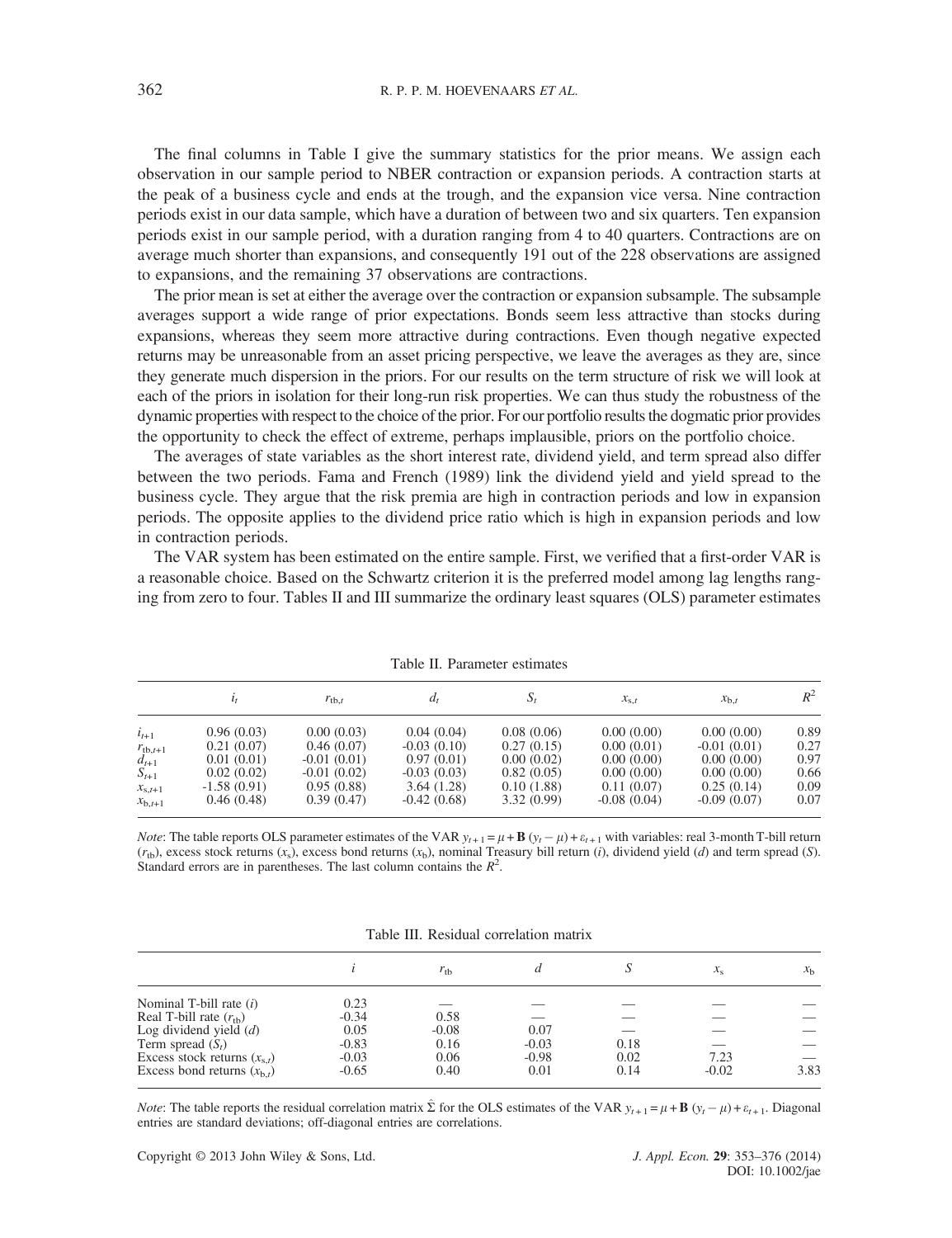together with the correlations and standard deviations of the residuals. Since our model is similar to much of the literature, except for the sample period, we only highlight the most important results. First, the three state variables (nominal interest rate, dividend yield, term spread) are almost univariate AR(1) processes. Second, as in Ang and Bekaert (2007), the nominal interest rate and the dividend price ratio jointly predict excess stocks returns. As in Campbell and Viceira (2005), the combination of a negative correlation of shocks to the dividend price ratio and stocks, and the positive predictive coefficient of the dividend price ratio, imply mean reversion in stocks returns. The excess return on bonds is related to the yield spread, the nominal interest rate and stock returns. Third, bond returns are also meanreverting. The nominal interest rate is a predictor of excess bond returns, which has the required opposite signs of the predictive coefficient and residual correlation. The term spread leads to a mean aversion part. The  $R^2$  around 8% for both stocks and bond returns is of the magnitude typically found for quarterly data. It is low enough to be credible for efficient financial markets and large enough to be economically meaningful at longer horizons (Campbell and Thompson, 2008).

The priors influence the persistence of state variables and the predictability of stock and bond returns. Table IV indicates that the posterior mean of the autocorrelation parameter of the two most persistent state variables—dividend yield and nominal T-bill rate—increases when we specify an uninformative prior on the long-run means  $\mu$ . The differences are small, but potentially meaningful so close to the unit root. The largest differences are for the predictability parameter of the dividend price ratio and excess stocks returns: predictability varies from large and very significant under the uninformative prior to small and insignificant for the *dogmatic pessimist* prior. Predictability of bonds is less affected by the prior.

An important parameter for the long-term risk estimates is the maximum eigenvalue of the VAR system. From the OLS estimates of the coefficient matrix we have the point estimate  $\lambda_{max} = 0.976$ , implying that the VAR is stationary with a half-life of a little more than 7 years. Figure 1 shows the posterior distribution of  $\lambda_{max}$  for the different priors. Even though the priors are only formulated on the unconditional means, they have a strong impact on the persistence of the system. For all priors the posterior mean of  $\lambda_{max}$  is larger than the OLS estimate. The posterior for an *uninformative* prior on the unconditional mean is extremely skewed: the mode of the distribution is 0.996, almost at the unit root.<sup>9</sup> The prior therefore mitigates the problem of a downward bias of autoregressive parameters in a VAR with near unit roots. The larger persistence leads to steep initial mean reversion in the term structure of risk, but also to a quick reversal towards an upward sloping term structure.

#### 6. LONG-TERM RISKS

Figure 2 shows different estimates of the term structure of risk. Conditional on the OLS estimates of the VAR the results are very similar to the figures in Campbell and Viceira (2005) and others. Bills become more risky with the investment horizon due to roll-over risk and inflation risk. Stocks exhibit strong mean reversion that reduces the long-term risk by a factor two. Real returns on nominal bonds show some mean reversion as well, but far less than equity.

Adding parameter uncertainty increases the risk for all three asset classes. With the uninformative priors for the long-term mean, the term structure is hardly affected by parameter uncertainty at very short horizons. At longer horizons parameter uncertainty becomes an important risk component. For equity the mean reversion becomes much more limited: the annualized standard deviation moves from 15% at the one quarter horizon to 13.5% at the 15-year horizon.<sup>10</sup> Most striking is the almost uniform effect on all three asset classes. At the 15-year horizon an uninformative prior implies a 25% higher

<sup>&</sup>lt;sup>9</sup> In the Monte Carlo simulations we reject about 10% of draws because of  $\lambda_{max} > 1$ . This truncates the right tail of the posterior of the maximum eigenvalue, but nevertheless leads to a posterior mean and mode that are above the OLS point estimate.

<sup>&</sup>lt;sup>10</sup> If we extend the horizon we find that the term structure of equity risk starts to increase from about the 50-year horizon.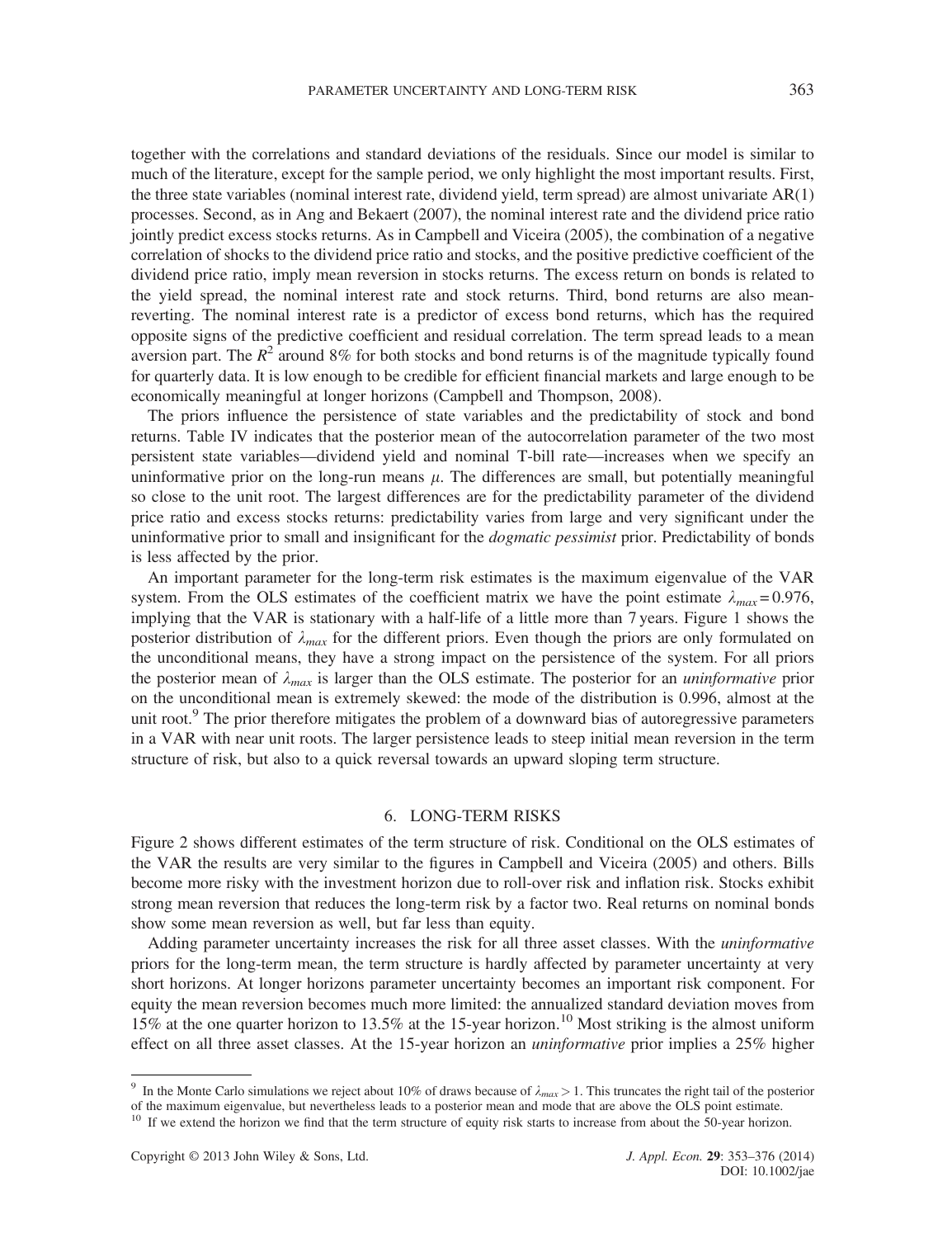| Table IV. Posterior means of selected VAR parameters |  |  |
|------------------------------------------------------|--|--|

| Parameter                                                                                                        | OLS.                                                                    | $P_{01}$                                                | $P_1$                                                     | $P_{100}$                                                                                                                                                                                                                          | $O_{01}$                                                | $\mathcal{O}_1$                                                         | $O_{100}$                                                               |
|------------------------------------------------------------------------------------------------------------------|-------------------------------------------------------------------------|---------------------------------------------------------|-----------------------------------------------------------|------------------------------------------------------------------------------------------------------------------------------------------------------------------------------------------------------------------------------------|---------------------------------------------------------|-------------------------------------------------------------------------|-------------------------------------------------------------------------|
| $i_{t+1}, i_t$<br>$d_{t+1}, d_t$<br>$x_{s,t+1}, i_t$<br>$x_{s,t+1}, d_t$<br>$x_{b,t+1}, i_t$<br>$x_{b,t+1}, S_t$ | 0.968(0.013)<br>$-1.58(0.91)$<br>3.64(1.28)<br>0.46(0.48)<br>3.32(0.99) | $-1.49(0.88)$<br>3.30(1.28)<br>0.35(0.45)<br>3.17(1.00) | $-1.11(0.94)$<br>1.67(0.90)<br>0.35(0.47)<br>2, 97(0, 99) | $0.961(0.028)$ $0.967(0.026)$ $0.957(0.026)$ $0.957(0.026)$ $0.967(0.026)$ $0.960(0.027)$ $0.958(0.027)$<br>$0.972(0.013)$ $0.986(0.009)$ $0.979(0.010)$ $0.972(0.013)$<br>$-1.39(0.97)$<br>0.82(1.15)<br>0.47(0.48)<br>3.73(1.02) | $-1.50(0.88)$<br>3.28(1.25)<br>0.37(0.45)<br>3.19(1.00) | 0.969(0.012)<br>$-1.51(0.90)$<br>3,60(1,21)<br>0.48(0.46)<br>3.29(0.99) | 0.968(0.013)<br>$-1.55(0.91)$<br>3.53(1.24)<br>0.52(0.46)<br>3.39(1.00) |

*Note:* This table shows the effect of different priors on selected VAR parameters  $B_{ij}$ . 'OLS' are the least squares estimates (standard errors). All other entries denote posterior means (posterior standard deviations).  $O =$  textitoptimist,  $P =$  *pessimist*,  $100 = dogmatic$ ,  $01 = uniformative$ .

annualized standard deviation for bills, bonds as well as equity. Not only does equity become more risky, but all asset classes and all risk estimates increase proportionally.

Informative priors can lead to very different term structures of risk. The lines for dogmatic optimist and *dogmatic pessimist* show the effect of fixing the unconditional means, thereby leaving out one component of the risk estimates. For the *dogmatic optimist* prior this indeed leads to a reduction of the risk estimates compared to the uninformative prior, albeit that the effect is very small. For the dogmatic pessimist prior the effect is much stronger. Here the risk increases, because the prior not only affects inference on the long-run mean, but also the inference on the dynamics. In Section 5 we discussed the effect on the coefficient relating the predicted equity return to the dividend yield. This coefficient is smaller in the dogmatic pessimist prior and hence the mean reversion disappears. The dogmatic priors have less effect on the risk estimates for the other asset classes, since for these asset classes the prior has very little impact on the most important parameters for their return dynamics.

Figure 3 offers a closer look at the term structure of equity risk. The figure shows a decomposition of the total equity risk in the average conditional variance and the variance of the conditional mean, as in equation (9). The first term, the average conditional variance, is the biggest component. The big risk increase from parameter uncertainty is related to the concavity of the relation between the term structure of risk and the persistence of the system.<sup>11</sup> Evaluating the term structure at the point estimates is very different from the average term structure across many different draws from the posterior density of the parameters. The variance of the expected returns is negligible at short horizons; even at 50 years it is still much smaller than the first term.

Correlations are robust against parameter uncertainty. Figure 4 shows the pairwise correlations among the real returns. The correlations exhibit interesting patterns as a function of the investment horizon, but they are hardly affected by parameter uncertainty. For the *uninformative* priors the correlations are hardly distinguishable from the OLS results. Again, the impact of parameter uncertainty on the covariance is proportional to the impact on the variance, and cancels out in the correlations. The only exception is the *dogmatic pessimist* prior, which leads to a very different correlation between equity and bonds at all horizons. In this case the prior mean is far from the sample mean and as we noted before this has an impact on the dynamic properties of the system. The dogmatic pessimist prior leads to slightly negative correlation between stocks and bonds, and hence implies much more diversification benefits than the other priors.

As a descriptive measure for the inflation hedge properties of the three asset classes we examine the correlation of nominal returns and inflation over different horizons. Results in Figure 5 show that the inflation hedge qualities of T-bills, stocks and a constant maturity treasury portfolio are robust to

 $11$  See the online Appendix (supporting information) for a more detailed analysis.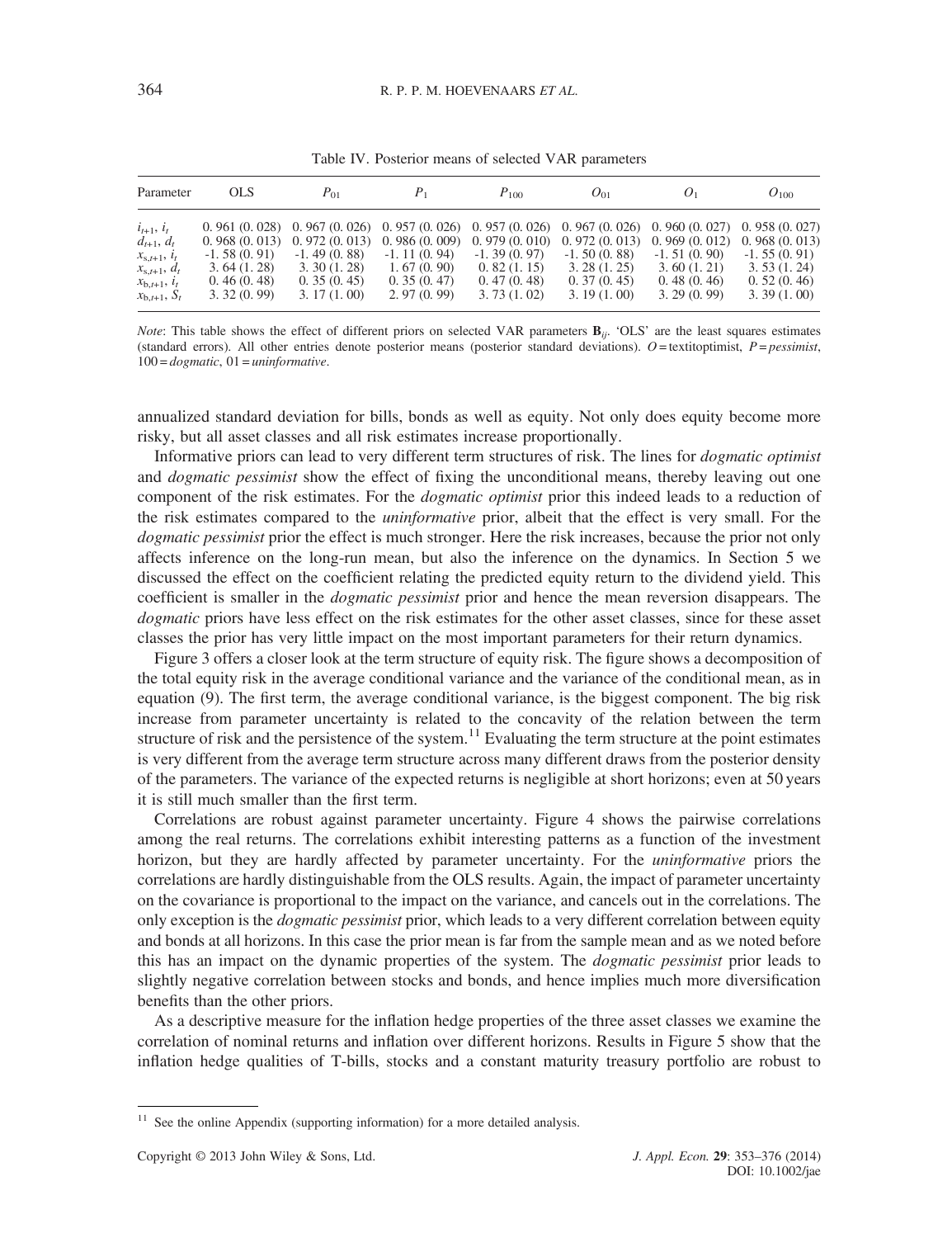

Figure 1. Posterior density of maximum eigenvalue. The figure shows the posterior density of the maximum eigenvalue  $\lambda_{max}$  in the VAR system. Uninformed refers to the priors with  $\kappa = 0.01$  (optimist and pessimist are indistinguishable). Optimist and Pessimist refer to the dogmatic priors with  $\kappa = 100$ 

incorporating parameter uncertainty. The effect of parameter uncertainty on the covariance between the nominal returns and inflation is proportional to the effect on the corresponding variances. Even the dogmatic pessimist prior does not lead to really different estimates. The horizon effects themselves are in line with Hoevenaars et al. (2008) for fixed parameter estimates. Rolling over 3-month T-bills ensures that the lagged inflation is incorporated, and consequently the T-bill is the best inflation hedge among the asset classes we consider at all investment horizons. At long horizons constant maturity bonds become an inflation hedge as well. However, due to the inverse relationship between yield changes and bond prices, the short-term inflation hedging properties are poor. For stocks there is hardly any correlation with inflation at all on horizons up to 15 years. For a positive correlation we would have to extend the horizon to more than 25 years. For the *dogmatic pessimist* prior the correlation remains negative at all horizons.

#### 7. PORTFOLIO IMPLICATIONS

For the effects on optimal portfolio choice we first compare the conditional portfolios based on the OLS estimates with the Bayesian portfolios implied by the uninformative priors. Obviously, the alternative dogmatic priors shift the optimal portfolios in a predetermined direction as they condition on widely different long-term expected returns. (Table V)

Table VI contains the results for a benchmark case with risk aversion  $\gamma = 5$  and various horizons ranging from 1 to 15 years. For the OLS estimates we obtain the standard result that the weight of stocks increases with the investment horizon. This result is a combination of the high historical equity premium and the strong mean reversion conditional on the estimated VAR models. For horizons longer than 15 years the investor would prefer to be fully invested in stocks. T-bills have a high weight for short investment horizons, but reinvestment risk makes them less attractive at longer horizons. Due to the low bond premium in the data, bonds are not in the optimal portfolio.

As anticipated, parameter uncertainty does not matter much at the short 1-year horizon. For long horizons, however, the optimal investment in equity falls substantially. With the *uninformative* prior the optimal allocation to equity is always in the 50–60% range. Consequently, the horizon effect diminishes: the difference in allocation to equity between the 1-year and 15-year horizon is never more than 15%; whereas, as the share of equity decreases, the allocation to T-bills increases. T-bills are a good risk diversifier due to the very low correlation with stocks at longer horizons. Bonds are not in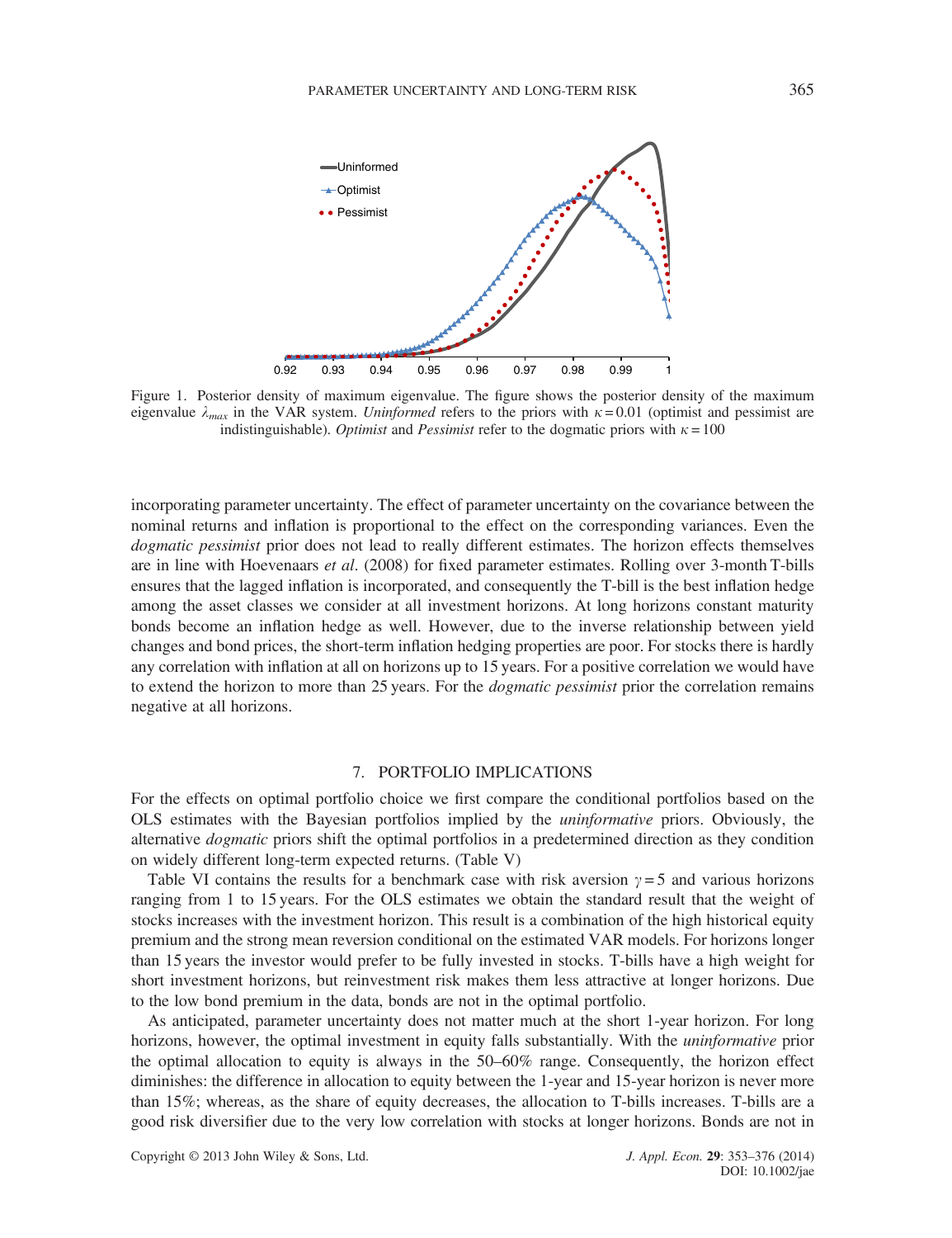

Figure 2. Term structure of risk and informative priors. The figure shows the term structures of risk for bills, bonds and equity. The estimates are either conditional on the OLS parameter estimates or based on the uninformative  $(k=0.01)$  or *dogmatic*  $(k=100)$  prior on the unconditional mean. For the *dogmatic* priors the figure shows both the optimist and the pessimist risk estimates. For the uninformative priors the two are indistinguishable. The horizontal axis denotes the horizon in years. Vertical axis is the annualized standard deviation of the predictive distribution

the optimal portfolio, because their risk rises in the same proportion as the risk of stocks, while the bond premium is much lower. Although ignoring parameter uncertainty leads to an overallocation to stocks at all horizons, the investor should still increase the weight of equity for investment horizons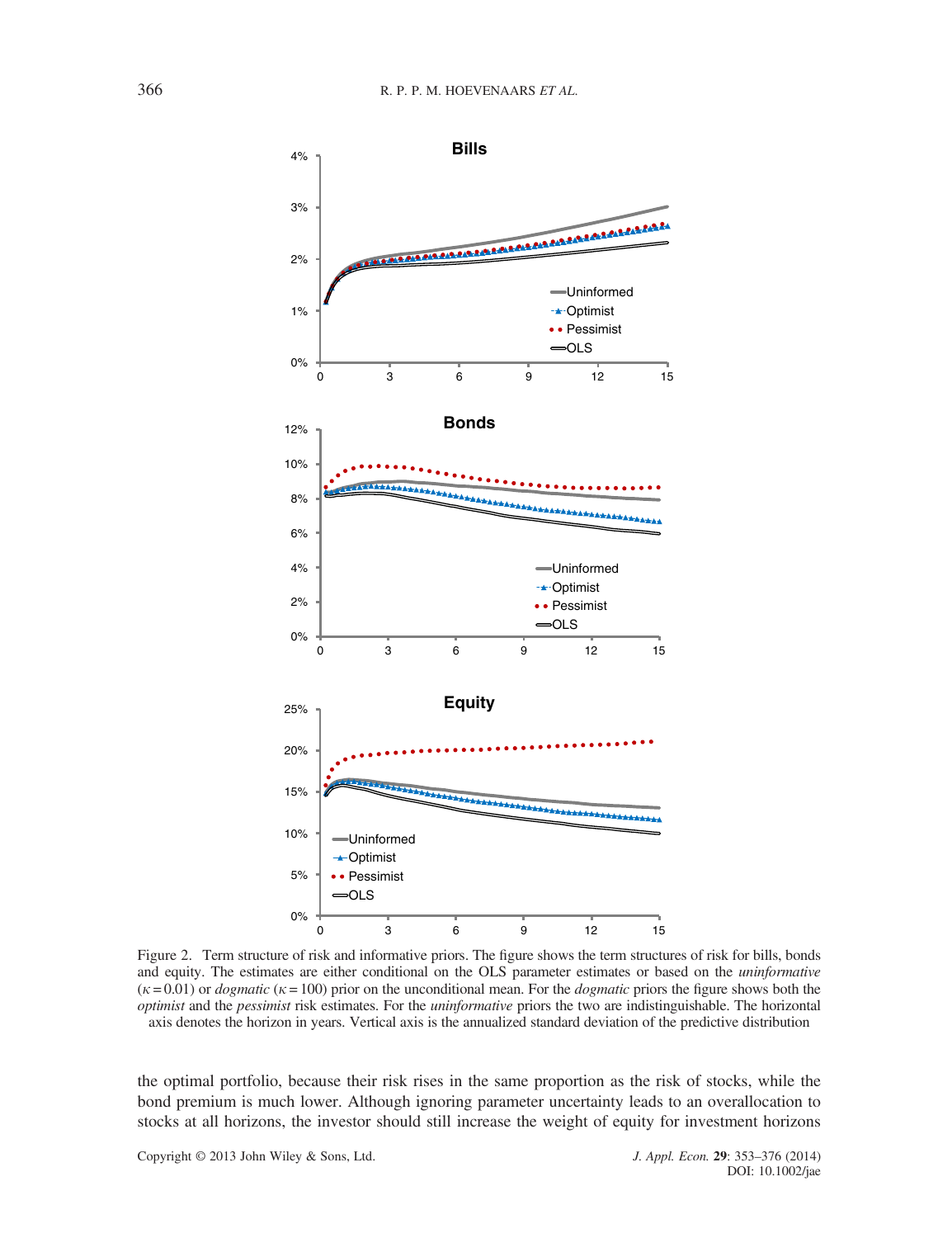

Figure 3. Decomposition of equity risk. The figure shows the term structure of risk for real equity returns. OLS denotes the term structure conditional on the OLS estimates. The other lines are derived from the predictive scenarios based on the *uninformative* prior. The horizontal axis denotes the horizon in years

up to 15 years. Parameter uncertainty causes mean reversion in equity largelyto disappear, but since it also increases the risk of the other asset classes equity remains attractive for long-term investors.

Obviously, the optimal asset allocation varies substantially with the view and confidence the investor has about expected future asset returns. Under the *dogmatic pessimist* view long-term bonds have a high premium and therefore dominate the portfolio. Under the *dogmatic optimist* prior the short-term allocation to equity is much more than conditional on the OLS estimates. This is the optimistic mean effect. At long horizons the allocation is much lower than in the OLS case, since parameter uncertainty about the dynamics increases the risk.

Figure 6 shows how the risk attitude of the investor influences the long-term (15 years) optimal portfolio choice under the different priors. The pattern is the same in all cases, except for the *dogmatic* pessimist prior. Beyond a certain risk aversion, the allocation to stocks becomes less than 100% and negatively related to the risk aversion  $(y)$ . The trade-off is between equity and T-bills. Nominal bonds are only attractive under the dogmatic pessimist prior.

#### 8. DISCUSSION

In our empirical analysis we have assumed a first-order VAR, used quarterly post World War II US data, and selected a flat prior on the dynamic properties of returns. Our model and data are motivated by the choices of Campbell and Viceira (2005) that we take as our point of departure for the formal Bayesian analysis of the effects of parameter uncertainty.

In this study we considered a limited number of alternative priors. We have not exhaustively looked at the many different dynamic models of asset returns and priors that exist in the literature, but rather focused on the mechanism by which parameter uncertainty increases risk at different horizons for different asset classes. Alternative priors may come up with lower risk, because they reduce parameter uncertainty by specifying an informative prior on the VAR dynamics. Wachter and Warusawitharana (2009), for example, specify a prior on the  $R^2$  of a return prediction equation, while Pastor and Stambaugh (2009) add information on mean reversion through an informative prior on the correlation between shocks to expected and unexpected returns.

A first-order VAR is the most frequently used model for strategic asset allocation studies. Yet the model has limitations and risk estimates may increase by extending the class of models. For example, Guidolin and Timmermann (2007) and Pettenuzzo and Timmermann (2011) introduce structural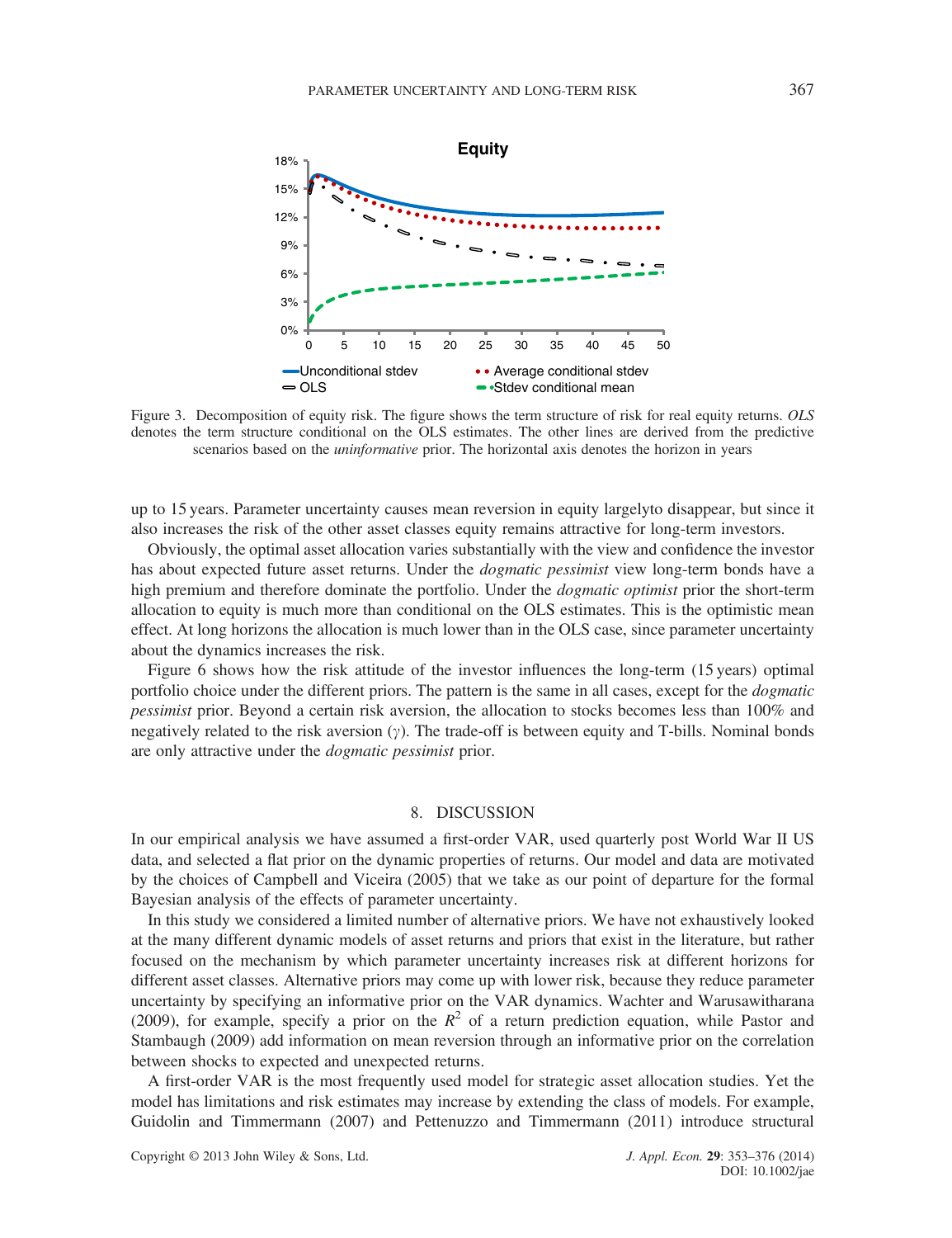

Figure 4. Correlations and prior information. The figure shows the effect of prior information on the correlation among real holding period returns of stocks, bonds and bills. OLS are the correlations conditional on the OLS estimates of the VAR. The other lines are Bayesian predictive correlations, based on the *uninformative* prior, *dogmatic* ( $\kappa = 100$ ) optimist and pessimist priors on the unconditional means. The horizontal axis denotes the horizon in years

breaks and the risk of future structural breaks, while Pastor and Stambaugh (2012) warn against misspecification of the conditional mean. Avramov (2002) and Cremers (2002) suggest alternative additional prediction variables.

Copyright © 2013 John Wiley & Sons, Ltd. J. Appl. Econ. 29: 353–376 (2014)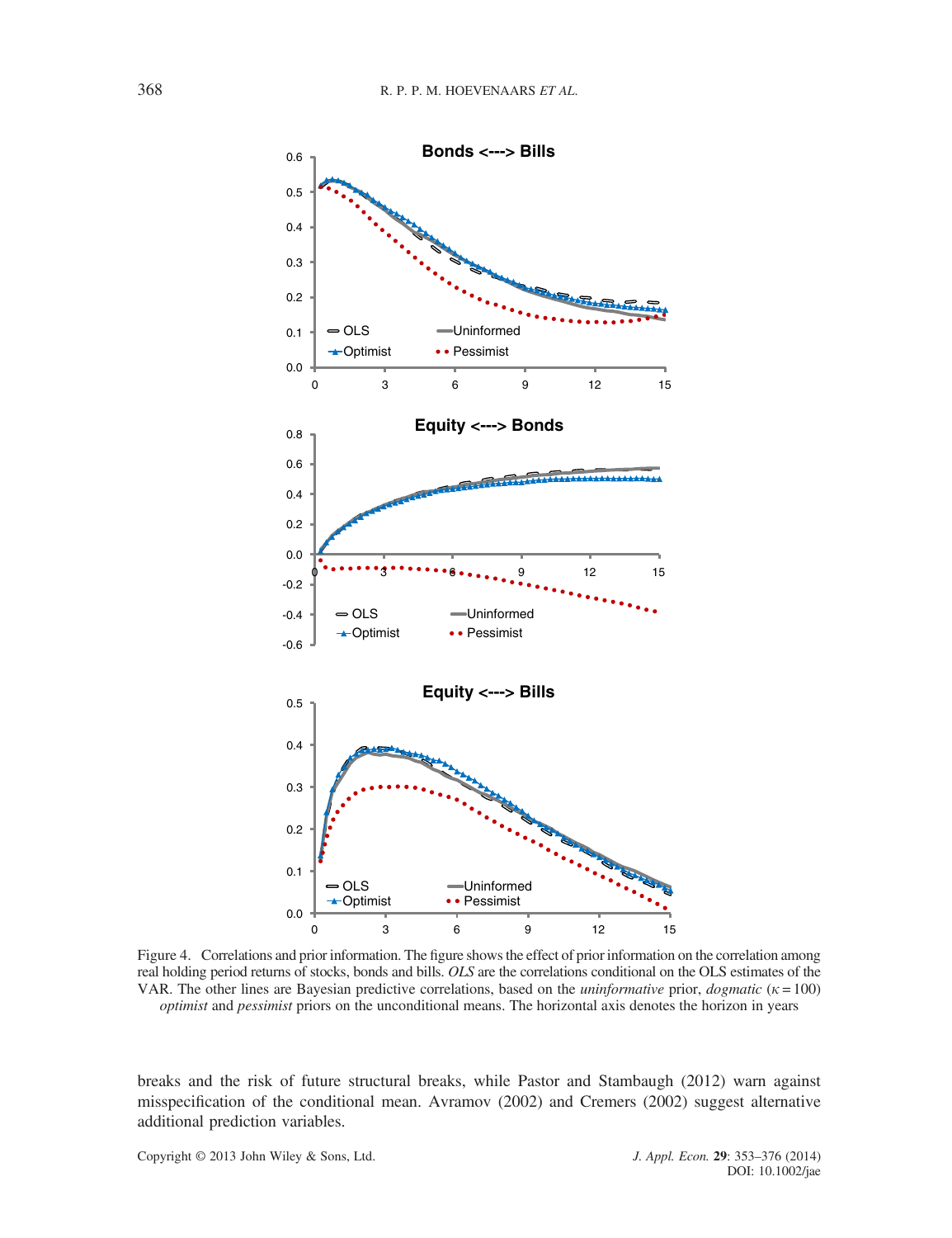

Figure 5. Inflation hedge. The figures show the correlation between shocks to cumulative nominal returns and shocks to cumulative inflation over different horizons. OLS is the correlation conditional on the parameter estimates. The Bayesian estimates are based on the *uninformative* prior ( $\kappa = 100$ ) and the *optimist* and *pessimist* priors for the dogmatic design ( $\kappa$  = 100). On the horizontal axis is the horizon in years; on the vertical axis is the correlation

Even though a model with a single lag is the preferred model according to the Schwartz information criterion, it is worthwhile to check the sensitivity to lag length. For a second-order VAR we find the same term structure of risk conditional on the OLS estimates, and very similar portfolio allocations. Most important for the term structure of risk are the long-run dynamic properties of the VAR, which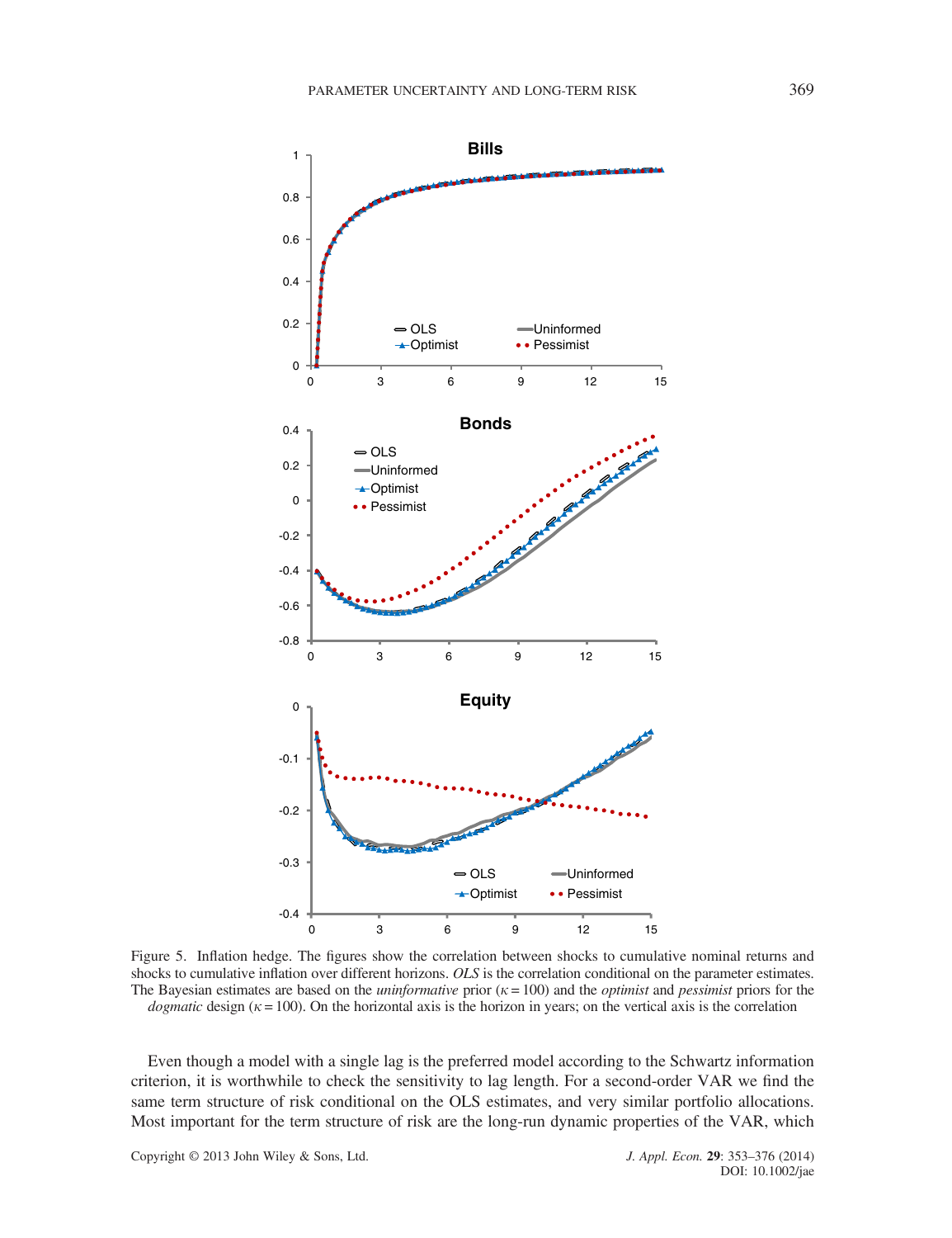|                | Sample        | VAR           | $P_{01}$      | $P_{100}$ | $O_{01}$      | $O_{100}$ |
|----------------|---------------|---------------|---------------|-----------|---------------|-----------|
| Nominal rate   | 1.23(0.28)    | 1.06(0.45)    | 1.15(0.73)    | 1.32      | 1.07(0.73)    | 1.21      |
| Real T-bill    | 0.32(0.15)    | 0.27(0.14)    | 0.29(0.23)    | 0.37      | 0.28(0.24)    | 0.29      |
| Dividend yield | $-3.49(0.20)$ | $-3.62(0.23)$ | $-3.52(0.39)$ | $-3.25$   | $-3.63(0.38)$ | $-3.54$   |
| Term spread    | 0.30(0.05)    | 0.32(0.06)    | 0.30(0.10)    | 0.33      | 0.32(0.09)    | 0.30      |
| Equity premium | 1.18(0.58)    | 0.93(0.26)    | 0.93(0.45)    | $-1.11$   | 0.92(0.45)    | 1.52      |
| Bond premium   | 0.16(0.24)    | 0.21(0.09)    | 0.19(0.14)    | 1.48      | 0.21(0.15)    | $-0.08$   |

Table V. Unconditional means

Note: The table shows the effect of different priors on the unconditional means. 'Sample' denotes the sample average with the Newey–West standard error in parentheses; 'VAR' reports the nonlinear OLS estimates  $\hat{\mu}$  with asymptotic standard errors in parentheses. The other entries denote posterior means (standard deviations) for the different priors  $(O = optimist, P = pessimist,$  $01 = \text{uninformative}$ ,  $100 = \text{dogmatic}$ ). Posterior standard deviations for the dogmatic priors are zero. Units for returns are percent per quarter and refer to continuously compounded returns.

|                 | <b>OLS</b> | $P_{01}$ | $P_1$ | $P_{100}$ | $O_{01}$ | O <sub>1</sub> | $O_{100}$ |
|-----------------|------------|----------|-------|-----------|----------|----------------|-----------|
| 1-year horizon  |            |          |       |           |          |                |           |
| <b>Bills</b>    | 0.28       | 0.35     | 0.20  | 0.01      | 0.35     | 0.45           | 0.37      |
| <b>Bonds</b>    | 0.24       | 0.24     | 0.61  | 0.99      | 0.21     | 0.10           | 0.00      |
| Equity          | 0.48       | 0.41     | 0.19  | 0.00      | 0.44     | 0.45           | 0.63      |
| 5-year horizon  |            |          |       |           |          |                |           |
| <b>Bills</b>    | 0.34       | 0.48     | 0.30  | 0.01      | 0.47     | 0.47           | 0.29      |
| <b>Bonds</b>    | 0.03       | 0.09     | 0.55  | 0.99      | 0.07     | 0.00           | 0.00      |
| Equity          | 0.63       | 0.43     | 0.15  | 0.00      | 0.46     | 0.53           | 0.71      |
| 10-year horizon |            |          |       |           |          |                |           |
| Bills           | 0.20       | 0.48     | 0.24  | 0.01      | 0.47     | 0.39           | 0.22      |
| <b>Bonds</b>    | 0.00       | 0.03     | 0.59  | 0.99      | 0.00     | 0.00           | 0.00      |
| Equity          | 0.80       | 0.49     | 0.17  | 0.00      | 0.53     | 0.61           | 0.78      |
| 15-year horizon |            |          |       |           |          |                |           |
| Bills           | 0.05       | 0.50     | 0.20  | 0.01      | 0.45     | 0.36           | 0.23      |
| <b>Bonds</b>    | 0.00       | 0.00     | 0.61  | 0.99      | 0.00     | 0.00           | 0.00      |
| Equity          | 0.95       | 0.50     | 0.19  | 0.00      | 0.55     | 0.64           | 0.77      |
|                 |            |          |       |           |          |                |           |

Table VI. Portfolio choice, investment horizon and priors

Note: Optimal portfolio choice under power utility for an investor with a k-period investment horizon and quarterly rebalancing to a constant mix with risk aversion  $y = 5$  and for different investment horizons and different priors (O = optimistic, P = pessimistic,  $01 =$ *uninformative*,  $100 =$ *dogmatic*). Short-selling restrictions have been imposed. All results are based on simulations using 40,000 scenarios.

are not much affected by adding more lags. Bayesian results with the uninformative prior are shown in Figure 7. For short investment horizons, up to 2 years, the term structures are almost identical. For longer investment horizons the VAR(2) implies more risk for all asset classes. The larger risk estimates are due to the additional parameter uncertainty. A second lag adds 36 parameters to the system and with a flat prior this introduces substantial additional parameter uncertainty. As a consequence the upwardsloping part of the term structures starts at an earlier horizon. With more lags parameter uncertainty adds more and more risk unless we change the flat prior to an informative prior or a shrinkage prior that penalizes model complexity.<sup>12</sup>

A particular example of adding more dynamics to a VAR(1) is Pastor and Stambaugh (2012). They augment the prediction equation for equity returns by a latent component  $\pi_t$ , that follows an independent univariate AR(1) process:

 $12$  Examples of such shrinkage priors are the Minnesota prior in Doan et al. (1984) or the reference priors for VARs in Ni and Sun (2003).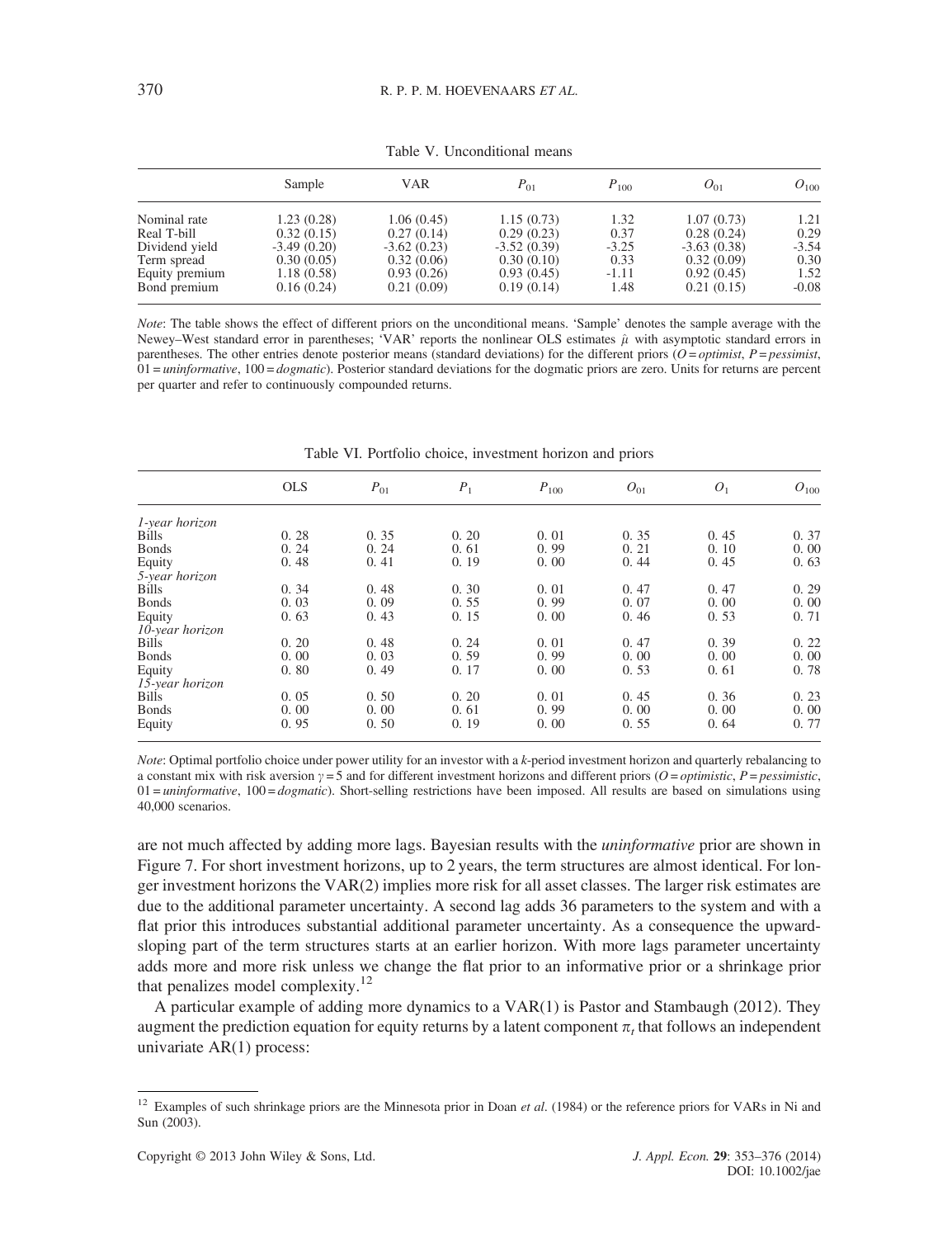

Figure 6. Portfolio holdings. The figure shows the optimal asset allocation for the OLS estimates and for different Bayesian priors as a function of the risk aversion parameter  $\gamma$ . The investment horizon is 15 years. Since weights sum to one, the allocation to bonds is one minus the weights for bills and equity shown in the figure

$$
r_{s,t+1} = c + b'_z z_t + \pi_t + \varepsilon_{s,t+1}
$$
\n(25)

$$
\pi_{t+1} = \delta \pi_t + \eta_{t+1} \tag{26}
$$

which is equivalent to

$$
r_{s,t+1} = (1 - \delta)c + \delta r_{s,t} + b^{'}_{z} z_t - \delta b^{'}_{z} z_{t-1} + \varepsilon_{s,t+1} - \delta \varepsilon_{s,t} + \eta_t
$$
 (27)

Compared to a  $VAR(1)$  the prediction equation contains a restricted second lag of the predictor state variables  $z_{t-1}$  and an MA(1) error. It is therefore a specific parsimonious form of dynamic misspecification of the VAR(1). With uninformative priors the term structure of risk would not be very different compared to our Bayesian estimates of a VAR(1) or VAR(2). Pastor and Stambaugh (2012), however, specify an informative prior on  $\delta$ ,  $\sigma_{\eta}$  and the covariance between  $\eta_t$  and  $\varepsilon_{s,t}$ . When the prior mean of  $\sigma_{\eta}$  is centred away from zero, these informative priors imply an upward-sloping term structure for equity. With a prior close to zero, their results for quarterly data are comparable to our VAR.<sup>13</sup>

Pastor and Stambaugh (2012) attribute their high-risk estimates for equity to 'imperfect predictors'. The term refers to omitted variables in the return prediction equations. Whereas they infer evidence of omitted predictors from lagged return data, there is a rich literature searching for prediction variables for equity returns. In our VAR we followed Campbell and Viceira (2005) and only included the dividend yield, nominal interest rate, inflation and the term spread as predictors in order to obtain a low-dimensional VAR system. For equity prediction Cremers (2002) and Avramov (2002) identify additional predictors like the credit spread and liquidity using a Bayesian model selection procedure. For bonds Cochrane and Piazzesi (2005) show that a linear combination of forward rates is a powerful predictor. For T-bills the monetary economics literature adds real output as a predictor. How inclusion of these variables affects the term structure of risk depends on their own dynamics and the covariance of their shocks with return shocks. This requires a much larger-dimensional VAR system. Diris (2011) develops new benchmark priors and algorithms to deal with risk estimates in such large-scale VAR models.

See the online Appendix (supporting information) for a closer comparison of results.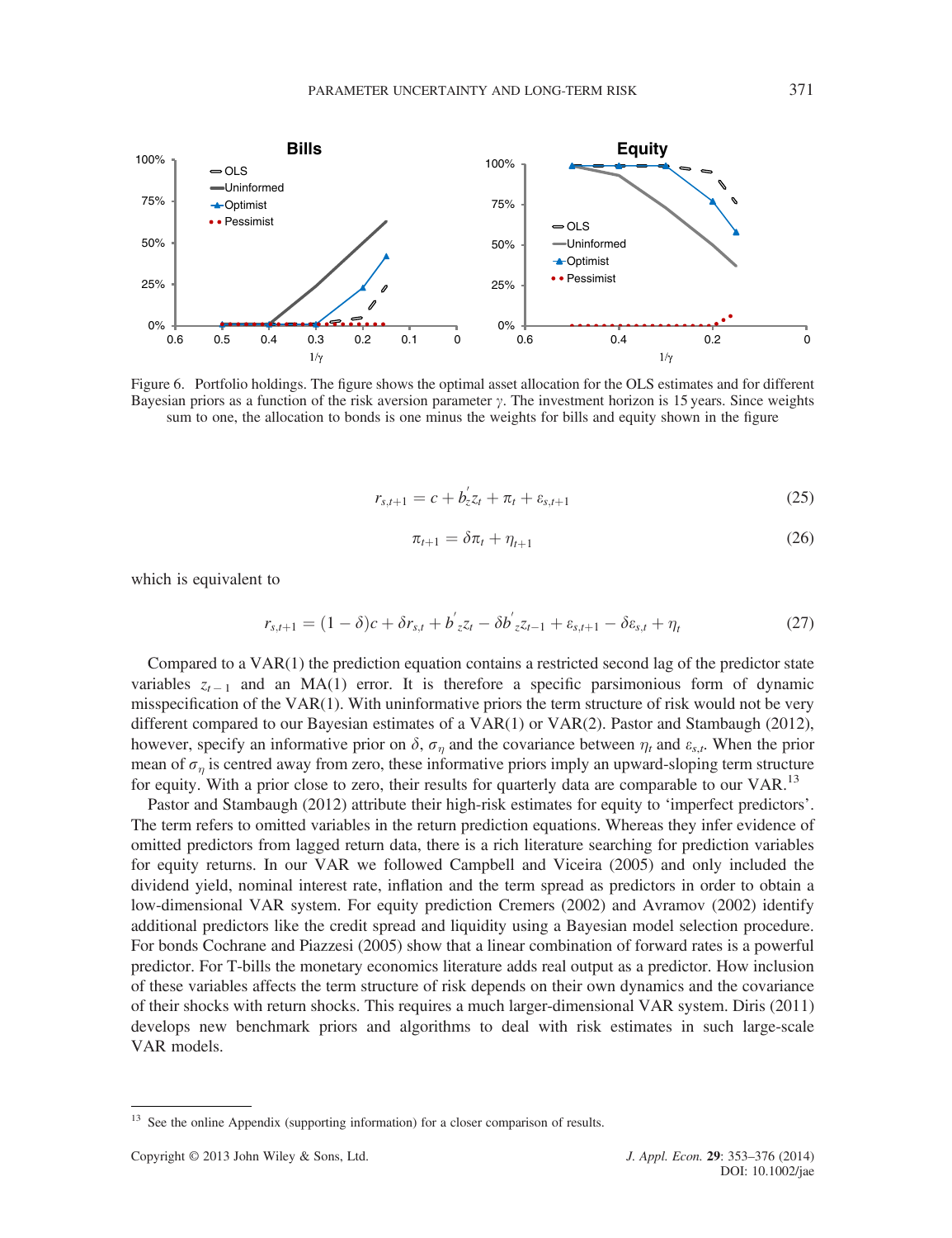

Figure 7. VAR(2). The figure compares the term structures of risks implied by a VAR(1) and VAR(2) using an uninformative prior  $(\kappa = 0.01)$  on the long-run means and a flat prior on all dynamic parameters

The length of the sample period is also important for the effect of parameter uncertainty. Our estimates are based on about 60 years of post World War II data, whereas other studies work with data starting in 1926 or the much longer Shiller data starting in 1872. Samples that include the pre World War II data typically lead to more mean reversion for equity. A longer sample will generally result in less parameter estimation error if we stay within the same first-order VAR. But the longer the sample, the more urgent the question if the model structure and model parameters remain constant over time. The longer the sample period, the more likely there will be structural breaks or other forms of parameter instability.

Regime-switching models are a popular way to allow for structural breaks. Most importantly, these models open the possibility of future regime switches to incorporate the effects of model uncertainty and parameter changes on long-term risk estimates. An example is Guidolin and Timmermann (2007), who estimate the long-run volatility using a VAR(1) with separate parameters in each of four different regimes that follow a Markov switching process. They compare the term structures for large cap stocks and bonds between a regular VAR(1) and a regime-switching VAR(1). Conditional on the estimated parameters the regime-switching model implies very similar term structures of risk as a firstorder VAR estimated on the full sample.<sup>14</sup> The mean reversion component due to the interaction of the slow variation in the dividend yield with its negative covariance with equity returns is not too sensitive to the nonlinearities induced by the different regimes. The VAR(1) seems to capture the long-run properties of the data. Another effect in the regime-switching models is heteroskedasticity with different innovation variances in each regime. Starting in a low-volatility regime, the term structure will initially be upward sloping, whereas it will be downward sloping conditional on a high-volatility initial state. Unconditionally, i.e. without knowing in which regime we are, the heteroskedasticity effect has a very limited effect on the term structure of risk at longer horizons.

Guidolin and Timmermann (2007) do not consider parameter uncertainty, so we can only conjecture on the effects. Since the regime-switching model has separate parameters for each regime, the model contains more than four times as many parameters as a VAR(1). With an uninformative prior this will result in a large increase in the term structure of risk at longer horizons for all asset classes, similar to our experience with a second-order VAR. Again, one would need a form of informative priors to arrive at plausible estimates of the long-run volatility.

<sup>&</sup>lt;sup>14</sup> See Figure 6 in Guidolin and Timmermann (2007).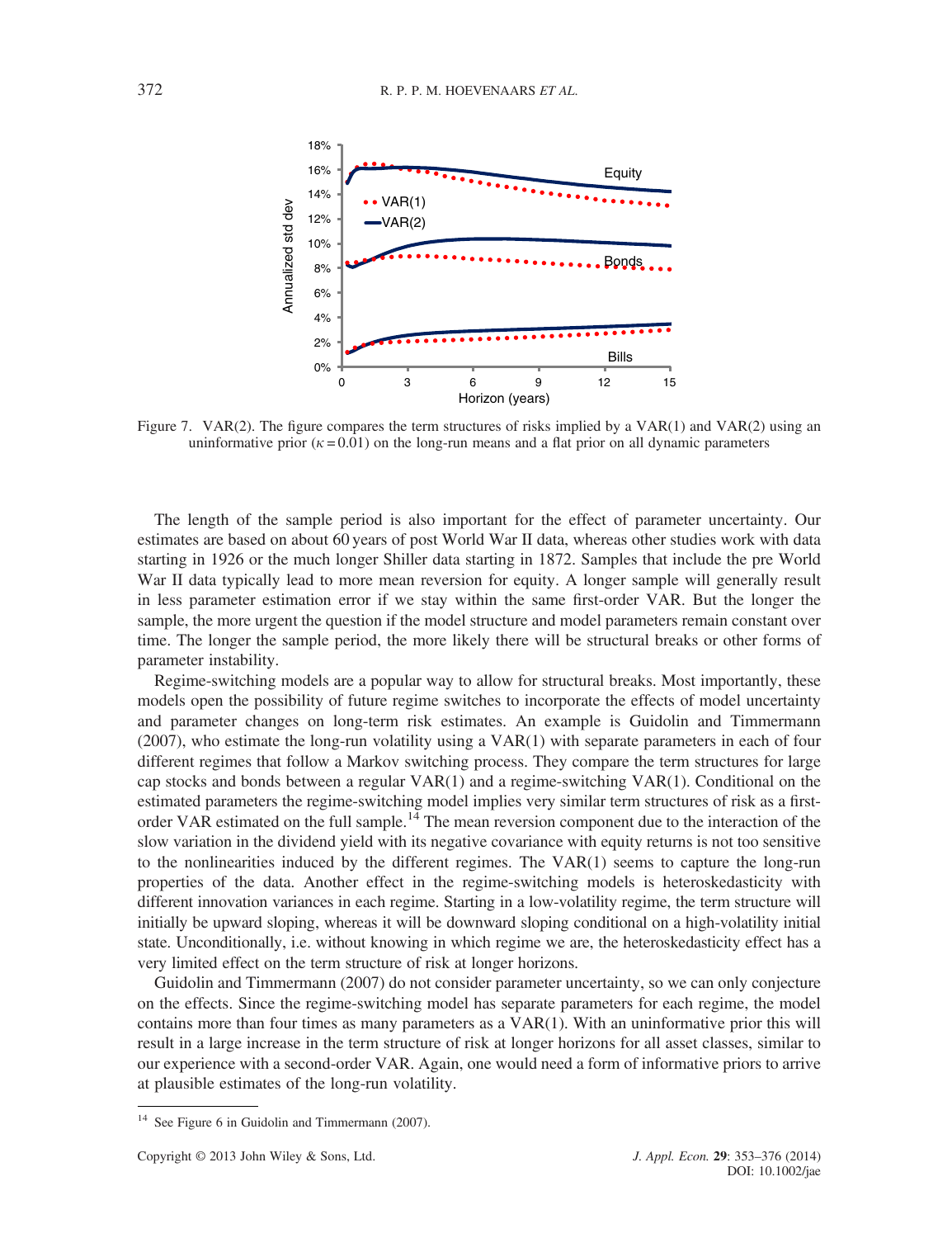#### 9. CONCLUSION

We studied the impact of parameter uncertainty on long-term risk and asset allocation of long-term investors who can invest in stocks, bonds and T-bills. When using uninformative priors, we find that real returns on stocks and bonds exhibit limited mean reversion at short and medium investment horizons. Mean reversion disappears at long horizons. Parameter uncertainty affects all three asset classes (stocks, bonds and T-bills) almost proportionally, with annualized standard deviations of returns increasing by a factor 1.25 at the 15-year horizon relative to estimates conditional on maximum likelihood parameter estimates. Asset return correlations are stable under weakly and moderately informative priors. Similarly, the correlations between inflation and nominal asset returns are also robust to incorporating parameter uncertainty.

We also considered informative priors on the long-run mean of returns and predictor variables and find that for highly persistent time series (like dividend yield and nominal interest rate) prior information changes the estimated persistence of shocks and the predictability of excess returns. Both effects increase the term structure of annualized volatility. A strong, almost dogmatic, pessimistic prior view on long-run stock and bond returns also affects the correlation between returns on stocks and bonds. Our results appear robust with respect to extensions of the class of models beyond a firstorder VAR. Regime-switching models, for example, produce very similar unconditional term structures of risk.

Parameter uncertainty alters optimal portfolio allocations. Obviously, assets with high prior expected returns get a large portfolio weight, but more interesting is the effect of an uninformative prior. Even though the risk of all asset classes increases, the long-term portfolio weight of equity decreases substantially, and the weight of short-term bonds increases. Moreover, the effect of the investment horizon on the optimal portfolio diminishes.

#### ACKNOWLEDGEMENTS

We thank Michael Brandt, Ralph Koijen, Franz Palm and Luis Viceira for constructive comments on an earlier version, which was presented at the Econometric Society European Meeting, European Quantitative Forum in London, a Netspar pension workshop, and the CREATES workshop on Dynamic Asset Allocation in Aarhus. We thank participants for their comments. The views expressed in this paper are those of the authors and do not necessarily reflect those of our employer or our colleagues.

#### **REFERENCES**

Ang A, Bekaert G. 2007. Stock return predictability: is it there? Review of Financial Studies 20: 651–707. Avramov D. 2002. Stock return predictability and model uncertainty. Journal of Financial Economics 64: 423-458. Barberis N. 2000. Investing for the long run when returns are predictable. Journal of Finance 55: 389–406.

Bauwens L, Lubrano LM, Richard JF. 2003. Bayesian Inference in Dynamic Econometric Models. Oxford University Press: New York.

Black F, Litterman R. 1992. Global portfolio optimization. Financial Analysts Journal 48: 28–43.

Brandt MW, Goyal A, Santa-Clara P, Stroud JR. 2005. A simulation approach to dynamic portfolio choice with an application to learning about return predictability. Review of Financial Studies 18: 831-873.

Campbell JY, Thompson S. 2008. Predicting the equity premium out of sample: can anything beat the historical average? Review of Financial Studies 21: 1509–1531.

Campbell JY, Viceira LM. 2002. Strategic Asset Allocation: Portfolio Choice for Long-Term Investors. Oxford University Press: Oxford.

Campbell JY, Viceira LM. 2005. The term structure of the risk–return tradeoff. Financial Analysts Journal 61: 34–44.

Campbell JY, Chan YL, Viceira LM. 2003. A multivariate model for strategic asset allocation. Journal of Financial Economics 67: 41–80.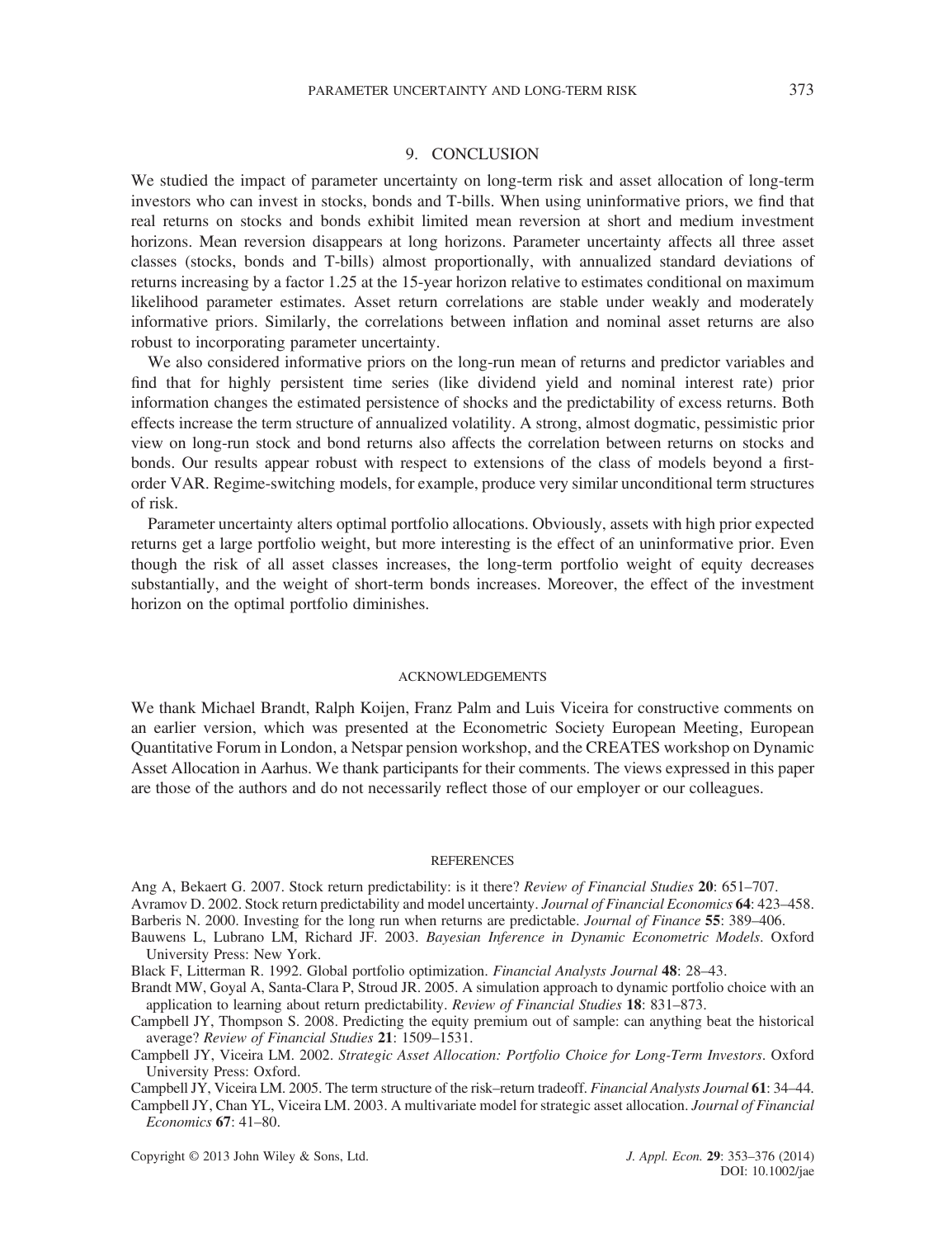- Campbell JY, Lo AW, MacKinlay AC. 1997. The Econometrics of Financial Markets. Princeton University Press: Princeton, NJ.
- Claus J, Thomas J. 2001. Equity premia as low as three percent? Evidence from analysts' earnings forecasts for domestic and international stocks markets. Journal of Finance 56: 1629–1666.
- Cremers MKJ. 2002. Stock return predictability: a Bayesian model selection perspective. Review of Financial Studies 15: 1223–1249.
- Cochrane JH, Piazzesi M. 2005. Bond risk premia. American Economic Review 95: 138–160.
- Dangl T, Halling M. 2012. Predictive regressions with time-varying coefficients. Journal of Financial Economics 106: 157–181.
- Dimson E, Marsh P, Staunton M. 2002. Triumph of the Optimists. Princeton University Press: Princeton, NJ.
- Diris B. 2011. Model uncertainty for long-term investors. SSRN Working Paper 1786587.
- Doan T, Litterman RB, Sims CA. 1984. Forecasting and conditional projection using realistic prior distributions. Econometric Reviews 3: 1–100.
- Duffee GR. 2002. Term premia and interest rate forecasts in affine models. *Journal of Finance* 57: 405–443.
- Fama EF, French KR. 1989. Business conditions and the expected returns on stocks and bonds. Journal of Financial Economics 25: 23–49.
- Graham JR, Harvey CR. 2010. The equity risk premium in 2010. SSRN Working Paper 1654026.
- Guidolin M, Timmermann A. 2007. Asset allocation under multivariate regime switching. Journal of Economic Dynamics and Control 31: 3503–3544.
- Gürkaynak RS, Sack B, Wright JH. 2007. The U.S. treasury yield curve: 1961 to the present. Journal of Monetary Economics 54: 2291–2304.
- Hoevenaars RPMM, Molenaar RDJ, Schotman PC, Steenkamp TBM. 2008. Strategic asset allocation with liabilities: beyond stocks and bonds. Journal of Economic Dynamics and Control 32: 2939–2970.
- Hollifield B, Koop G, Li K. 2003. A Bayesian analysis of a variance decomposition for stock returns. Journal of Empirical Finance 10: 583–601.
- Johannes M, Korteweg A, Polson N. 2012. Sequential learning, predictive regressions, and optimal portfolio returns. SSRN Working Paper 1108905.
- Kandel S, Stambaugh R. 1996. On the predictability of stock returns: an asset-allocation perspective. Journal of Finance 51: 385–424.
- Mehra R, Prescott EC. 1985. The equity premium puzzle. Journal of Monetary Economics 15: 145–161.
- Ni S, Sun D. 2003. Noninformative priors and frequentist risks of Bayesian estimators of vector-autoregressive models. Journal of Econometrics 115: 159–197.
- Pastor L, Stambaugh RF. 2009. Predictive systems: Living with imperfect predictors. Journal of Finance 64: 1583–1628.

Pastor L, Stambaugh RF. 2012. Are stocks really less volatile in the long run? Journal of Finance 67: 431–478.

- Pesaran MH, Timmermann AG. 2002. Market timing and return prediction under model instability. Journal of Empirical Finance 9: 495–510.
- Pettenuzzo D, Timmermann AG. 2011. Predictability of stock returns and asset allocation under structural breaks. Journal of Econometrics 164: 60–78.
- Shanken JA, Tamayo A. 2004. Dividend yield, risk, and mispricing: a Bayesian analysis. SSRN Working Paper 548364.
- Villani M. 2005. Inference in vector autoregressive models with an informative prior on the steady state. Sveriges Riksbank Working Paper 181.
- Villani M. 2009. Steady-state priors for vector autoregressions. Journal of Applied Econometrics 24: 630–650.
- Wachter JA, Warusawitharana M. 2009. Predictable returns and asset allocation: should a skeptical investor time the market? Journal of Econometrics 148: 162-178.
- Welch I. 2001. The equity premium consensus forecast revisited. Cowles Foundation Discussion Paper 1325.
- Xia Y. 2001. Learning about predictability: the effect of parameter uncertainty on dynamic asset allocation. Journal of Finance 56: 205–246.
- Yu B, Mykland P. 1998. Looking at Markov samplers through cusum path plots: a simple diagnostic idea. Statistics and Computing 8: 275–286.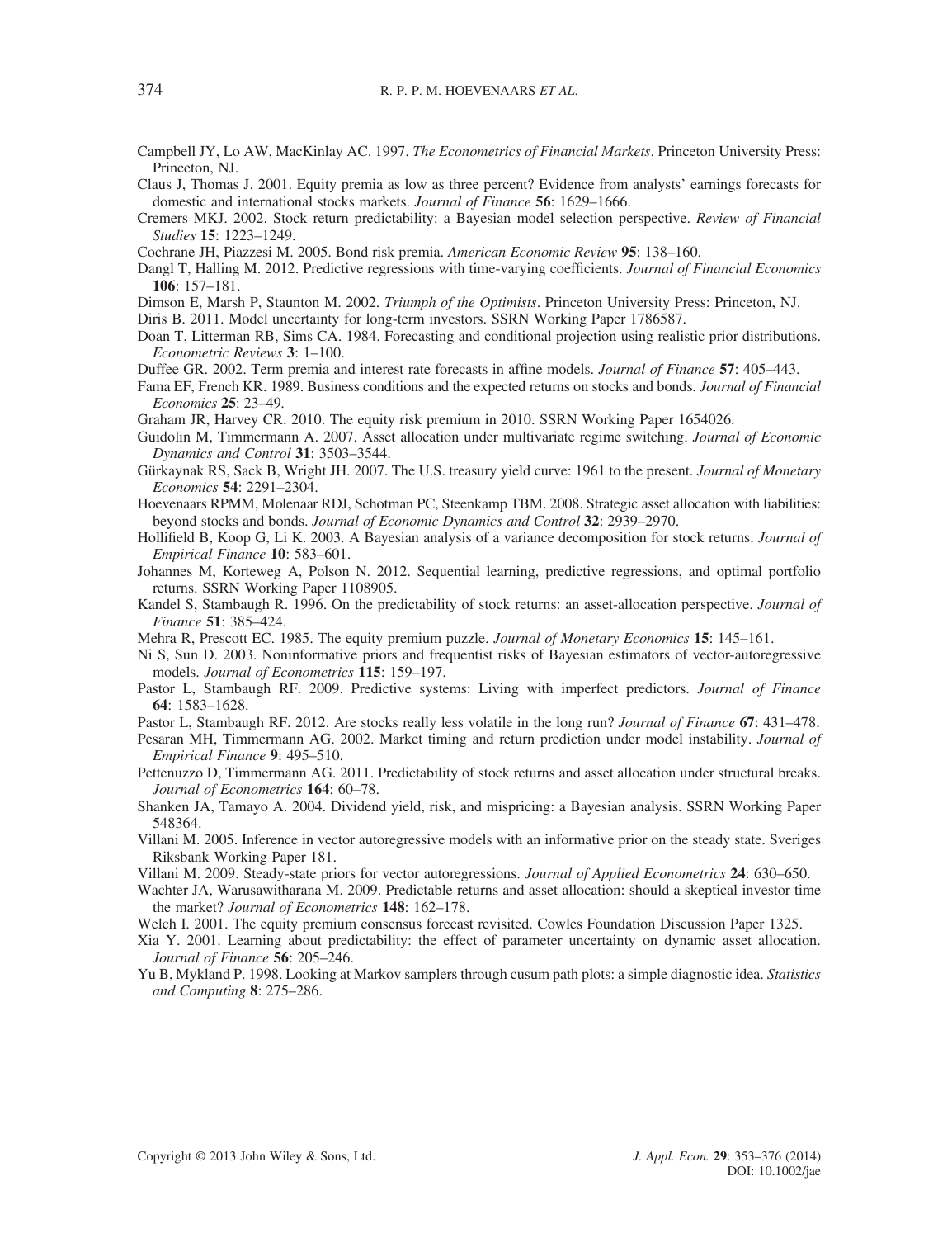#### APPENDIX A: TERM STRUCTURE OF RISK

For the first-order VAR in equation (3) conditional expectations follow directly as  $E_t[y_{t+j}] = \mu + \mathbf{B}^j(y_t - \mu)$ and give the decomposition

$$
y_{t+j} - E_t [y_{t+j}] = \sum_{i=0}^{j} \mathbf{B}^{j-i} \varepsilon_{t+i}
$$
 (A1)

Define cumulative variables  $Y_{t+k} = \sum_{j=1}^{k} y_{t+j}$  and use equation (A1) to obtain

$$
Y_{t+k} - E_t[Y_{t+k}] \equiv \sum_{j=1}^k (y_{t+j} - E_t[y_{t+j}]) = \sum_{i=1}^k \left(\sum_{j=i}^k \mathbf{B}^{j-i}\right) \varepsilon_{t+i}
$$
(A2)

The conditional covariance matrix of  $Y_{t+k}$  is

$$
\operatorname{var}[Y_{t+k}] = \sum_{i=1}^{k} \left( \sum_{j=i}^{k} \mathbf{B}^{j-i} \right) \Sigma \left( \sum_{j=i}^{k} \mathbf{B}^{j-i} \right)
$$
  
= 
$$
\sum_{\ell=1}^{k} \left( \sum_{j=0}^{\ell-1} \mathbf{B}^{j} \right) \Sigma \left( \sum_{j=0}^{\ell-1} \mathbf{B}^{j} \right)^{'} (A3)
$$

By selecting the relevant linear combinations of elements from the covariance matrix and dividing by k, we obtain the term structure of risk for real asset returns.

#### APPENDIX B: POSTERIOR DENSITIES

For the VAR (3) with the prior (22) on  $\mu$  the simulation for  $\theta = (\Sigma, \mathbf{B}, \mu)$  proceeds in a three-block Gibbs sampler as in Villani (2009):

- 1. The conditional posterior of  $\Sigma$  is inverted Wishart  $iW(\hat{S}, T)$  with  $\hat{S} = \sum_{t} e_t e_t'$  the residual sum of squares matrix conditional on  $\mu$  and **B**.
- 2. Since the prior on B is flat, conditional on being in the stationary region, the conditional posterior is the matricvariate normal  $N(\hat{\mathbf{B}}, \Sigma \otimes \mathbf{X}_{\mu}^{-1})$ , where  $\hat{\mathbf{B}}$  are the OLS estimates conditional on  $\mu$ , and the matrix  $\mathbf{X}_{\mu} = \sum_{i} (y_{t-1} - \mu)(y_{t-1} - \mu)'$ . We draw until we obtain a valid **B** in the stationary region.
- 3. For the posterior of  $\mu$  conditional on (B, Σ), define  $A = I B$  and  $h_t = y_t By_{t-1}$ . Then the conditional posterior follows as  $\mu \sim N(\hat{\mu}, V)$  with conditional moments

$$
\mathbf{V} = \left( T\mathbf{A}^{\prime} \Sigma^{-1} \mathbf{A} + \kappa \Omega_0^{-1} \right)^{-1}
$$
 (B1)

$$
\hat{\mu} = \mathbf{V} \Big( \mathbf{A}' \Sigma^{-1} \bar{h} + \kappa \Omega_0^{-1} \mu_0 \Big) \tag{B2}
$$

and h the sample average of  $h_t$  conditional on **A**.

We simulate from the joint posterior by iterating over the sequence of conditional posteriors. For the initialization of the Gibbs sampler we use the OLS estimates. We start the Gibbs sampler using 2500 draws that we discard. For the risk and portfolio analysis we use the subsequent sample of 20,000 parameter draws. Conditional on each draw for the parameters we simulate two antithetic scenarios of future returns. In this way we create 40,000 scenarios of future returns.